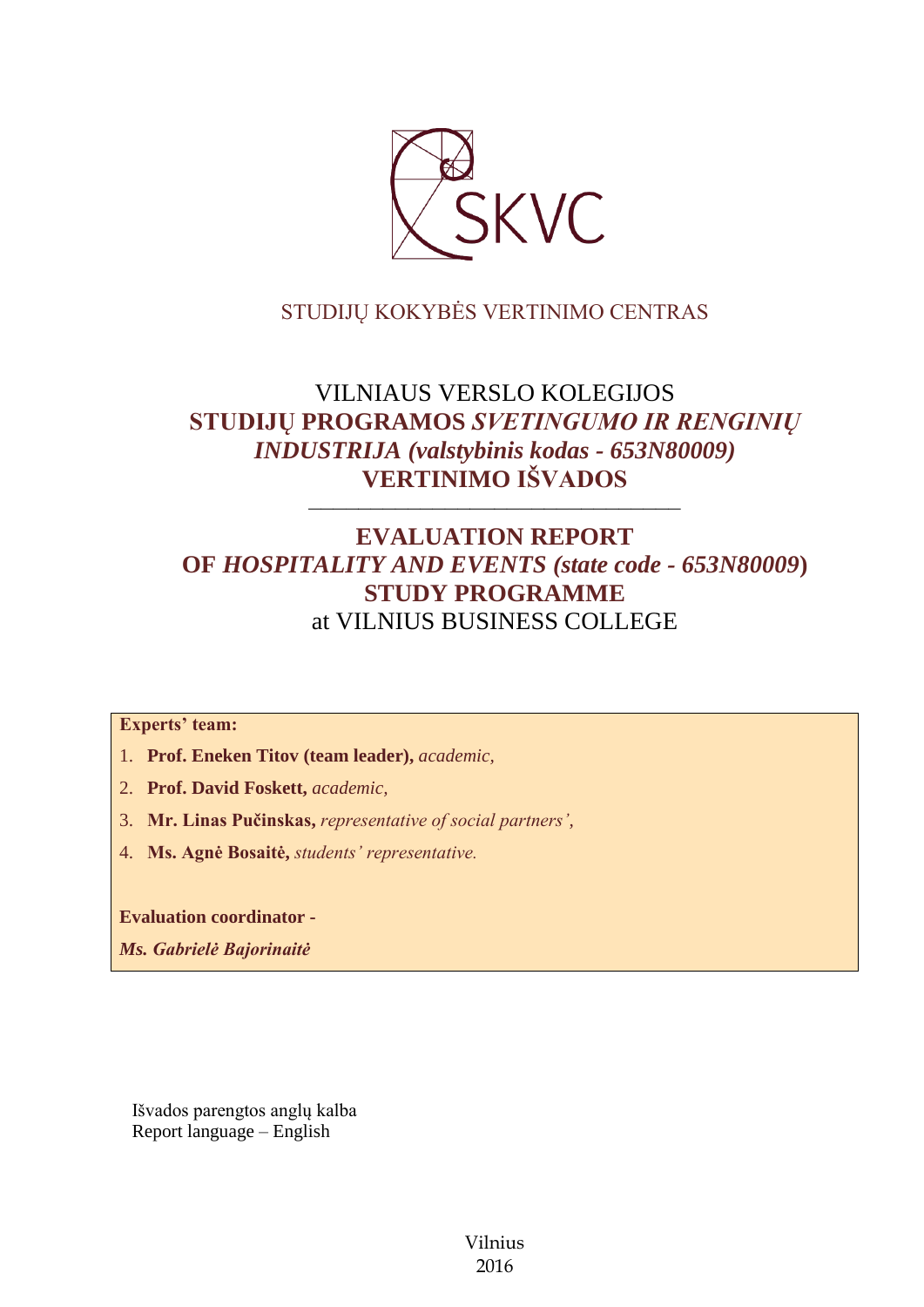| Studijų programos pavadinimas                           | Svetingumo ir renginių industrija        |
|---------------------------------------------------------|------------------------------------------|
| Valstybinis kodas                                       | 653N80009                                |
| Studijų sritis                                          | Socialiniai mokslai                      |
| Studijų kryptis                                         | Turizmas ir poilsis                      |
| Studijų programos rūšis                                 | Koleginės studijos                       |
| Studijų pakopa                                          | Pirmoji                                  |
| Studijų forma (trukmė metais)                           | Nuolatinė (3), ištęstinės (4)            |
| Studijų programos apimtis kreditais                     | 180                                      |
| Suteikiamas laipsnis ir (ar) profesinė<br>kvalifikacija | Turizmo ir poilsio profesinis bakalauras |
| Studijų programos įregistravimo data                    | 2012-04-30                               |

## **INFORMATION ON EVALUATED STUDY PROGRAMME**

–––––––––––––––––––––––––––––––

| Title of the study programme                           | <b>Hospitality and Events</b>                   |
|--------------------------------------------------------|-------------------------------------------------|
| State code                                             | 653N80009                                       |
| Study area                                             | Social sciences                                 |
| Study field                                            | Tourism and Leisure                             |
| Type of the study programme                            | College studies                                 |
| Study cycle                                            | First cycle                                     |
| Study mode (length in years)                           | Full time $(3)$ ; part-time $(4)$               |
| Volume of the study programme in credits               | 180                                             |
| Degree and (or) professional qualifications<br>awarded | Professional Bachelor in Tourism and<br>Leisure |
| Date of registration of the study programme            | $30th$ April, 2012                              |

© Studijų kokybės vertinimo centras

The Centre for Quality Assessment in Higher Education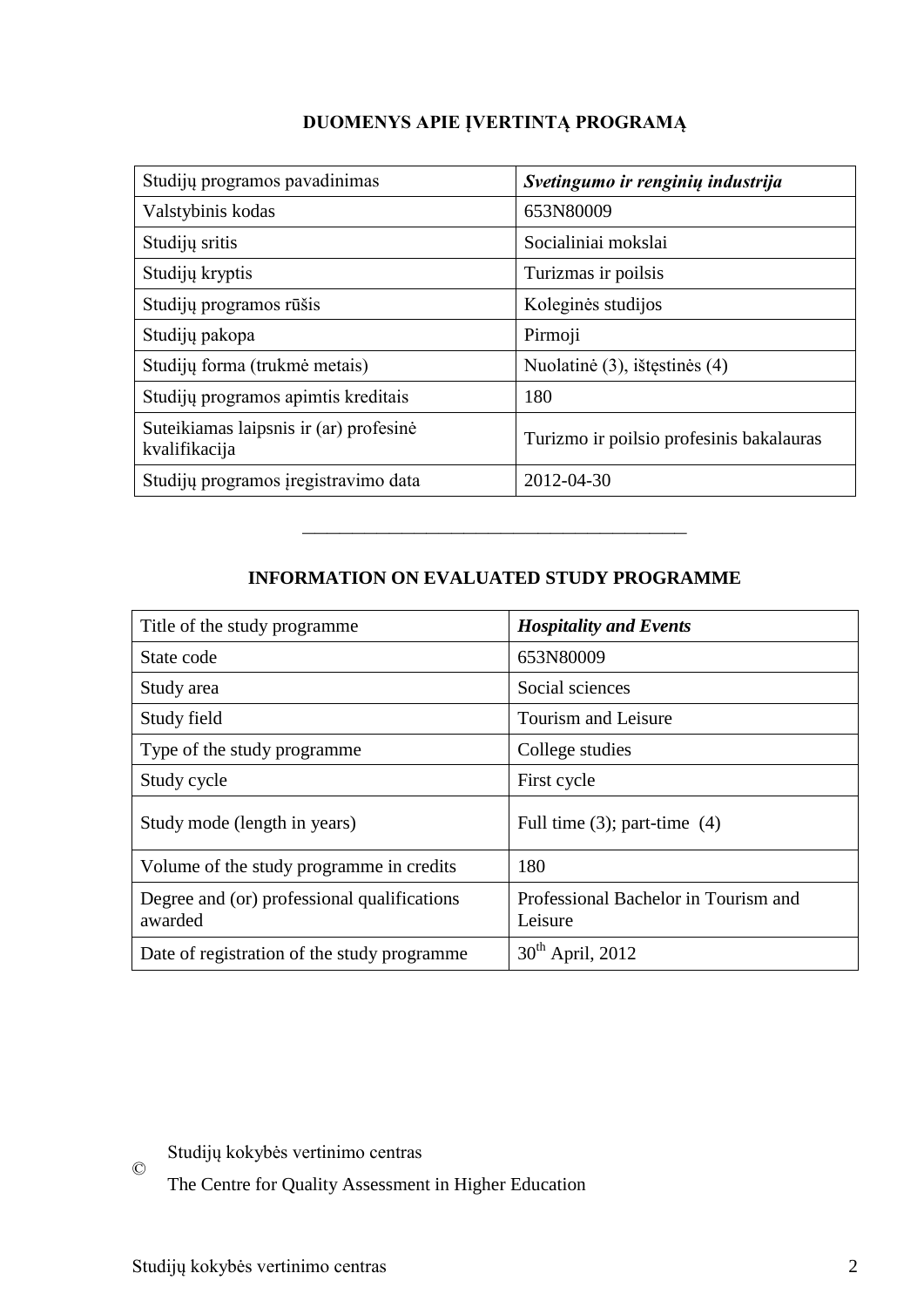# **CONTENTS**

| 1.1.                                                                        |  |
|-----------------------------------------------------------------------------|--|
| 1.2.                                                                        |  |
| Background of the HEI/Faculty/Study field/ Additional information 4<br>1.3. |  |
|                                                                             |  |
|                                                                             |  |
|                                                                             |  |
|                                                                             |  |
|                                                                             |  |
|                                                                             |  |
|                                                                             |  |
|                                                                             |  |
|                                                                             |  |
|                                                                             |  |
|                                                                             |  |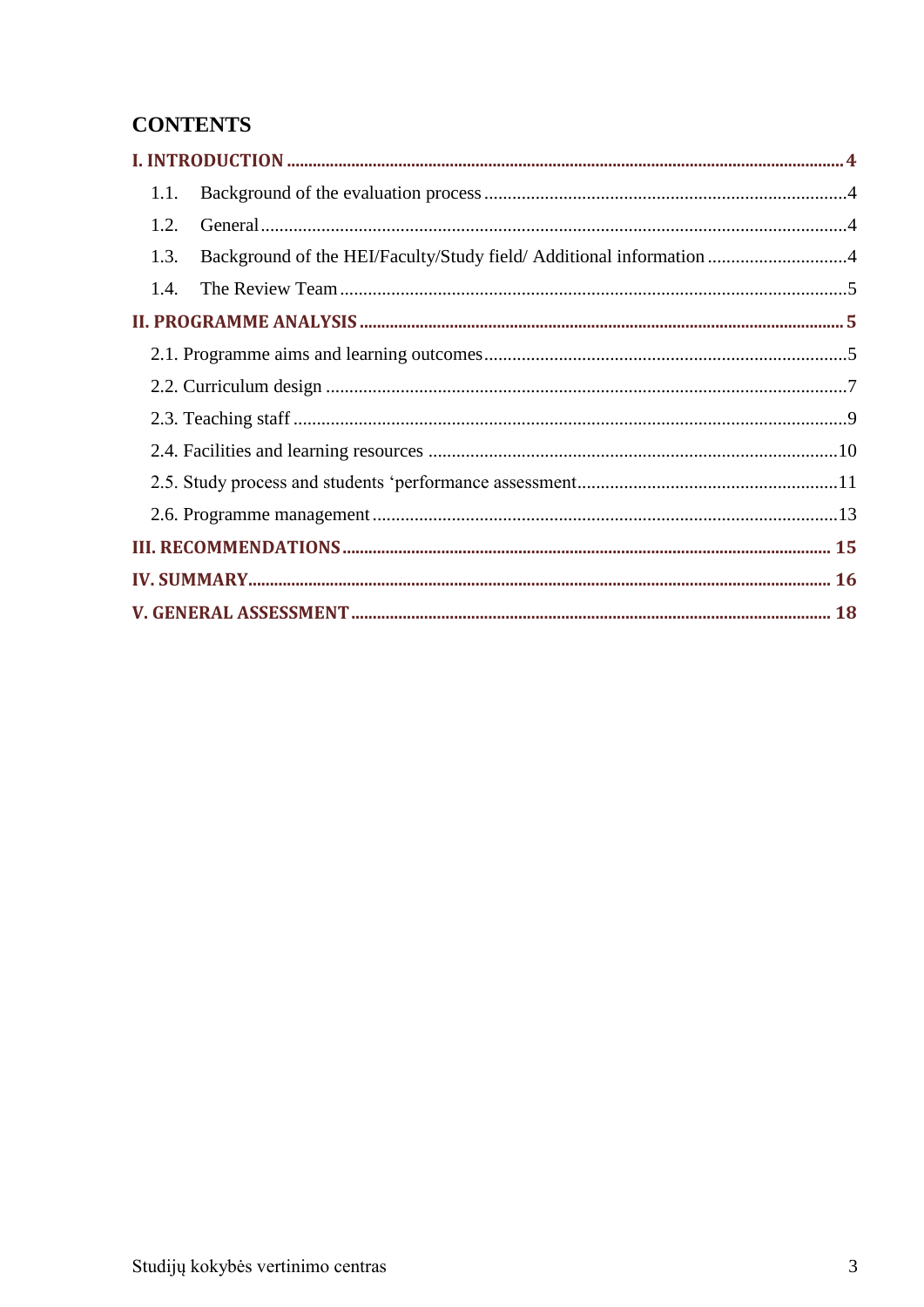#### <span id="page-3-0"></span>**I. INTRODUCTION**

#### <span id="page-3-1"></span>*1.1. Background of the evaluation process*

The evaluation of on-going study programmes is based on the **Methodology for evaluation of Higher Education study programmes,** approved by Order No 1-01-162 of 20 December 2010 of the Director of the Centre for Quality Assessment in Higher Education (hereafter – SKVC).

The evaluation is intended to help higher education institutions to constantly improve their study programmes and to inform the public about the quality of studies.

The evaluation process consists of the main following stages: *1)* self*-evaluation and selfevaluation report prepared by Higher Education Institution (hereafter – HEI); 2) visit of the review team at the higher education institution; 3) production of the evaluation report by the review team and its publication; 4) follow-up activities.* 

Based on external evaluation report of the study programme SKVC takes a decision to accredit study programme either for 6 years or for 3 years. If the programme evaluation is negative such a programme is not accredited.

The programme is **accredited for 6 years** if all evaluation areas are evaluated as "very good" (4 points) or "good" (3 points).

The programme is **accredited for 3 years** if none of the areas was evaluated as "unsatisfactory" (1 point) and at least one evaluation area was evaluated as "satisfactory" (2 points).

The programme **is not accredited** if at least one of evaluation areas was evaluated as "unsatisfactory" (1 point).

#### <span id="page-3-2"></span>*1.2. General*

The Application documentation submitted by the HEI follows the outline recommended by the SKVC. Along with the self-evaluation report and annexes, the following additional documents have been provided by the HEI before, during and/or after the site-visit:

| No. | Name of the document                                       |
|-----|------------------------------------------------------------|
|     | International Agreements with Higher Education Institution |

#### <span id="page-3-3"></span>*1.3. Background of the HEI/Faculty/Study field/ Additional information*

Vilnius Business College started its business in 1989 as one of the first non-state higher education institutions. Currently, Vilnius Business College (VBC, College) is an accredited graduate school with the right to grant a Professional Bachelor's Degree. In 2014 VBC as a higher education institution successfully passed the accreditation procedure for external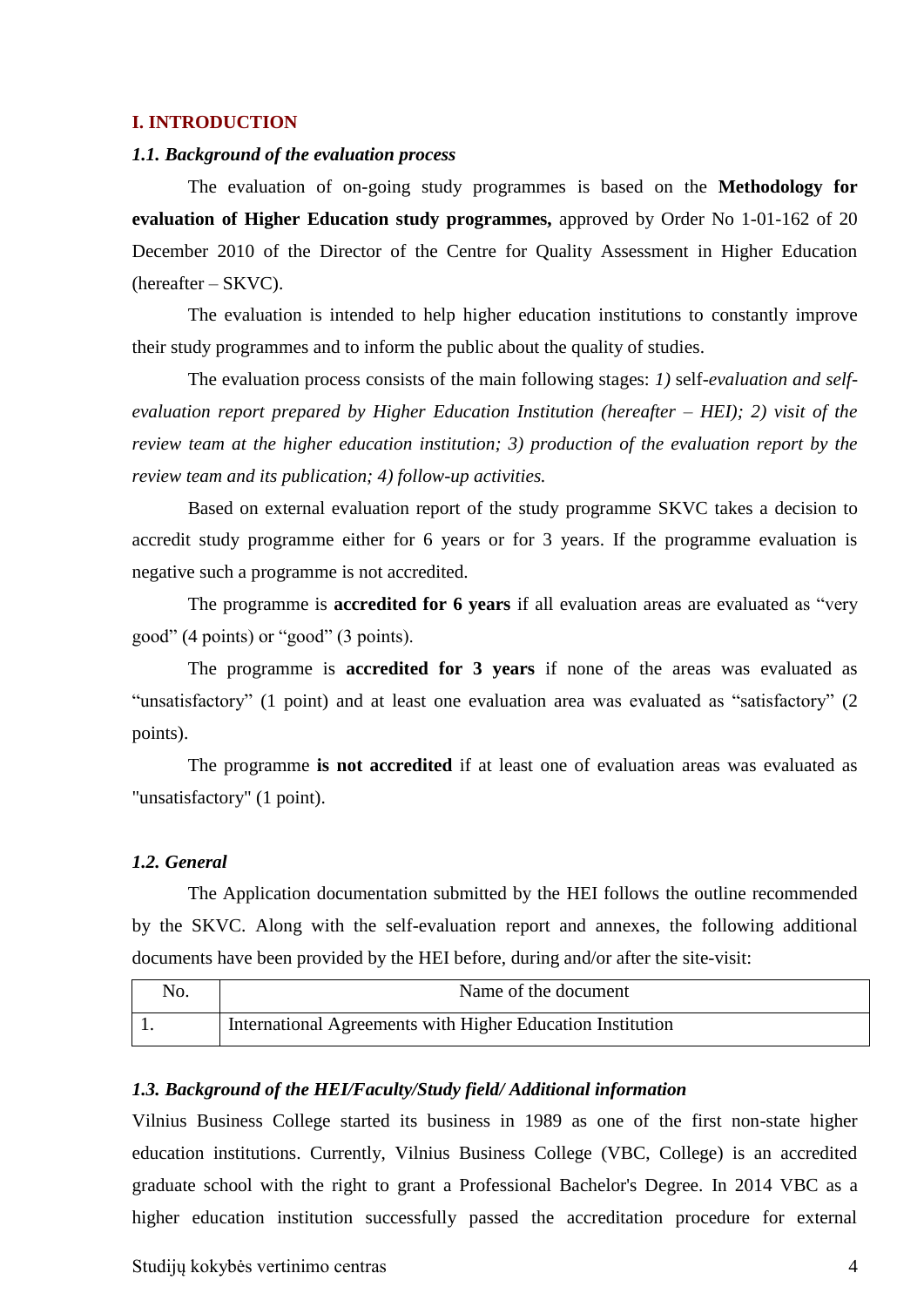evaluation and accreditation. By the decision of the *Centre for Quality Assessment in Higher Education (SKVC)* VBC was given "full accreditation". Five departments operate at the College. Each of them has managers who have clear-cut functions and areas of responsibility. The Deputy Director for Academic Affairs is responsible for the work of Studies Department. Three departments are under the Studies Department. There are three integral functional parts of the study process: administrative, surveillance and enforcement, which are coordinated by the Studies Department.

The Hospitality and Events programme was established in 2012 but is not yet evaluated. The responsibilities for the preparation of the self-evaluation were clear and the work was undertaken against a planned schedule. The Self-Evaluation Report (hereinafter – SER) was supported by comprehensive annexes that were helpful in presenting the evidence for the expert panel (hereinafter - EP) to consider and review. It is clear that considerable work has gone in to the preparation of the report and supporting documents, which were clear and appropriate. The self assessment team consisted of the Head of the Programme Committee, Deputy Director for Academic Affairs, Head of Economics and Business Department, Personnel Specialist, Lecturers, Social partners and student representative.

#### <span id="page-4-0"></span>*1.4. The Review Team*

The review team was completed according *Description of experts 'recruitment*, approved by order No. 1-01-151 of Acting Director of the Centre for Quality Assessment in Higher Education. The Review Visit to HEI was conducted by the team on *14/December/2016.*

- 1. **Prof. Eneken Titov (team leader)** *Vice- Rector for Academic Affairs, Professor of Management, Estonian Entrepreneurship University of Applied Sciences, Estonia.*
- 2. **Prof. David Foskett,** *Consultant, Professor Emeritus, Retired Dean of The London School of Hospitality and Tourism, University of West London, United Kingdom***.**
- 3. **Mr. Linas Pučinskas,** *Managing Director of the Restaurant "Verkiai", Lithuania.*
- 4. **Ms. Agnė Bosaitė,** *student of Kaunas College, study programme Tourism and Hotels Management*.

### <span id="page-4-1"></span>**II. PROGRAMME ANALYSIS**

#### <span id="page-4-2"></span>*2.1. Programme aims and learning outcomes*

Per the SER, the aim of the programme is to educate specialists providing theoretical knowledge and practical skills in hospitality and events management business and enabling all graduates to apply them relevantly managing business activities of hospitality and events business units operating in multicultural environment.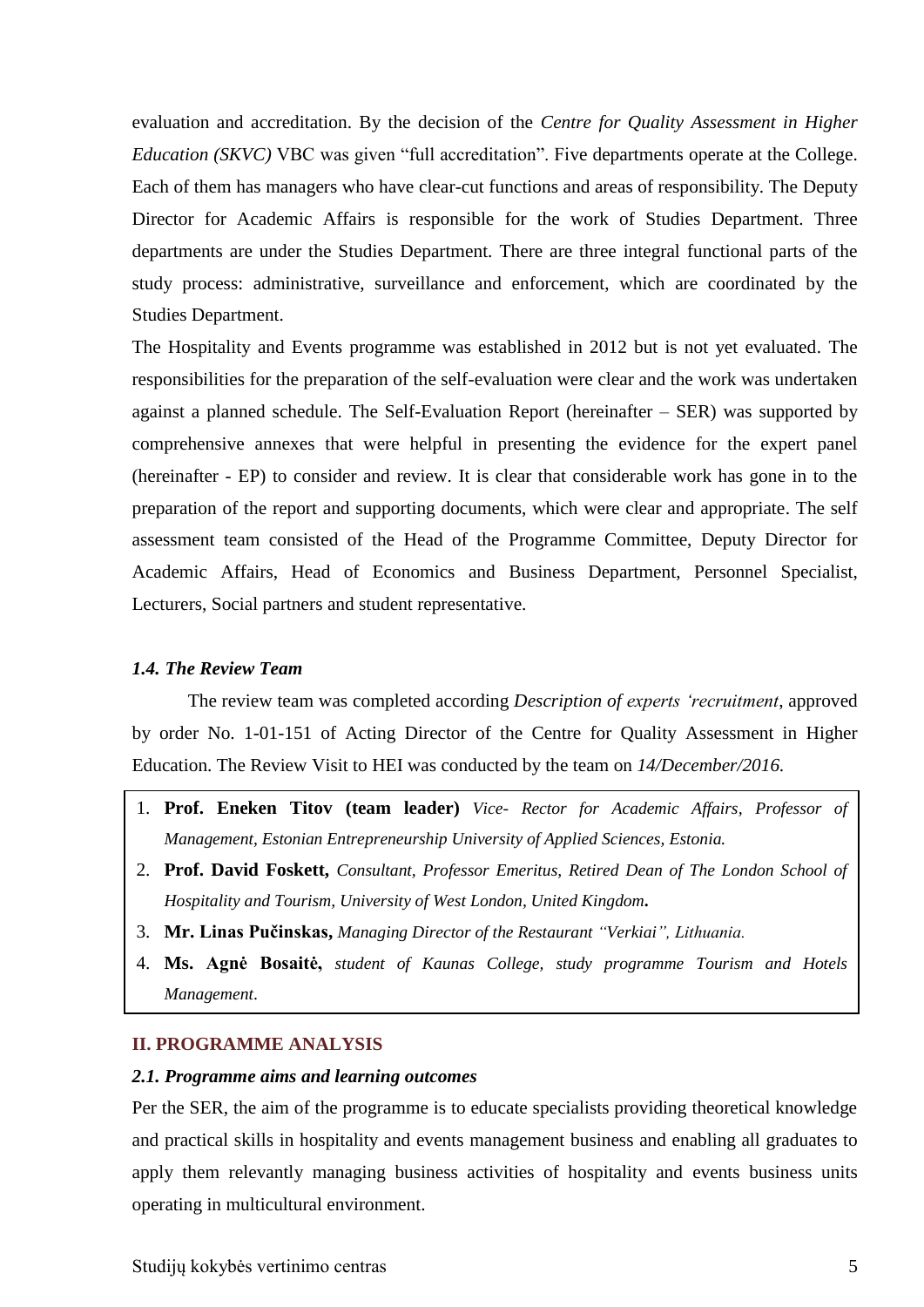The aim and objectives (SER page 6) are clearly defined and publicly available but are very broad and trying to encompass a wide area of hospitality. The purpose of the aims and learning outcomes are to provide all stakeholders with the information in which to make the appropriate judgements as to the focus of knowledge, skills and values (definition of competence) that a student should be able to demonstrate on graduating from the programme based on academic and professional requirements, public needs and the needs of the labour market. The EP sees the Colleges hard work in linking objectives of the study programme with the learning outcomes of the study programme and through that with every subject or module. EP strongly suggests to once more looking through the linkage between subjects' Los and Los of the study programme, because in some cases it is not clear how the curriculum level Los can be achieved or linkage with the subject is indirect (eg. LO "1.3. Is able to demonstrate entrepreneurial behaviour for personal and professional development timely reacting to market changes" should be achieved through subjects like Psychology (LO: internal needs and external stimulus to people behaviour and intentions); English language (LO: Is able to evaluate ones own needs in the changing career market, choose the necessary further training and determine what one will need and what not); Applied IT (LO: Understands the principles of internet customers" programs. Know how to share the information within the Net.); Law (Lo: Will be able to identify law issues and choose proper solutions; to communicate in professional and public environment and apply acquired knowledge.); Management and OB (LO: Knows how to find proper information and is able to apply it creatively when working individually and in a team.). Those linked subject level Los don't refer to the entrepreneurial behavior especially concerning the "reacting market changes"). The EP noticed similar unclear connections in whole study programme.

Concerning the subject level Los, also not all Los are properly expressed (eg. Subject Business Organisation, 3 credits has 23 learning outcomes) and in some cases the linkage with the subject topics remains unclear (eg. Subject: Management and OB, LO is "Knows quality management principles, requirements for sustainable development and is able to apply into practice according to business ethics", but Quality management as one of the main functions in organizations is not even mentioned among topics).

This also increases graduates' employment opportunities outside the industry as employers look for these skills from a wide variety of sectors linked to the hospitality and events industry. Practical skills need to be clearly defined and their achievement must be also clear. Therefore EP recommends to carefully look through, whether the all intended skills are reflecting in Los and in study and assessment methods (eg. Customer service subject's Los are really general and won't express any level of "applying", but express "know" and "understand", but according to the study activities and linked programme level Los must be quite practical. Assessment of this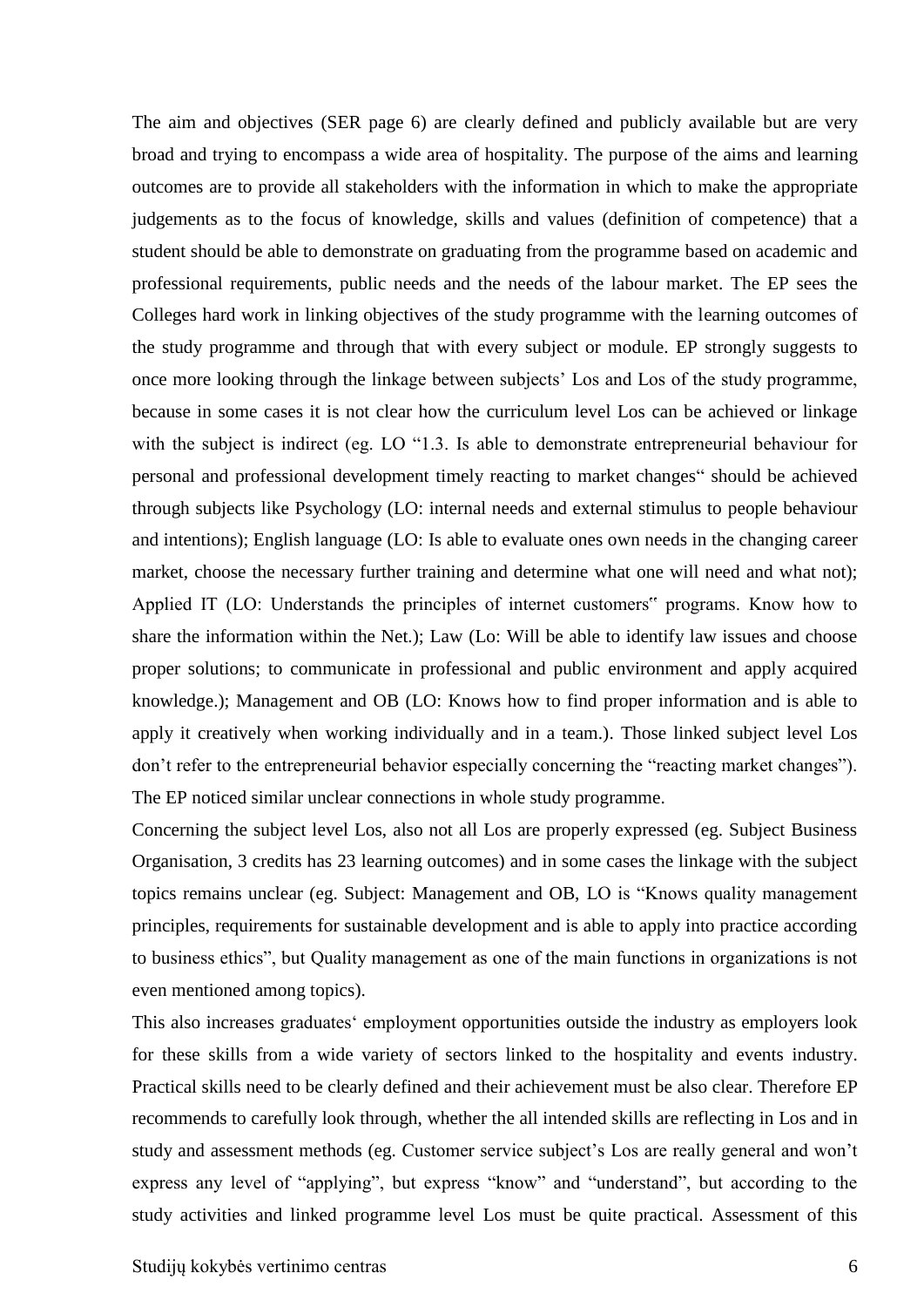subject is again bases mostly (80%) on tests (which shows knowledge, not skills) and only 20% is left to consider attendance (witch is not either knowledge or skill) and exercises (which are not explained and therefore it is impossible to say whether the skills or knowledge is achieved and assessed). The EP also encourage to develop students skills necessary in labour market - these can range from IT for data processing and communication, use of information, laboratory techniques, back of house and front of house hospitality and event skills. An example in this subject area would be active problem solving and dealing with unexpected situations in the practical work based environment, demonstrating a professional approach to fieldwork and dealing with industry personnel. By defining more explicit statements of learning outcomes that directly relate to what the learner is able to do practically and cognitively which clearly demonstrates their graduateness on completion of the programme will assist in defining the appropriate up to date knowledge, skills and competences that the learner should be able to exhibit in employment. It was evident to EP that in some areas students did not have the detailed knowledge required by the industry particularly when asked questions on key critical thinking on strategic use of technology in the industry. The programme team and the management may wish to consider a core studies approach with different pathways for individual specialisms.

Overall the programme aims are satisfactory with the outcomes suitable for the 6th level and type of qualification offered. The name of the programme does not do justice to the programme content and its aims, there is now an opportunity to differentiate the programme in the market place once the necessary changes are made. Consideration should be given to a title such as Hospitality and Event Management or International Hospitality and Event Management. A new name would better reflect the aims of the programme and help promote it more widely.

#### <span id="page-6-0"></span>*2.2. Curriculum design*

The curriculum design appears to meet all the legal requirements as defined in the SER. The hospitality, events and tourism studies are closely aligned to the service sector and the experience economy. The sector is one of the largest and fastest growing sectors of the global economy, representing a significant proportion of gross domestic product in most western countries. There is considerable scope for innovation and diversity in the curriculum. Overall the curriculum seems reasonably designed and the modules are consistent with the type and level of study. The study methods and assessment is varied which reflects students' differing learning styles, this was evident during the discussions with the teachers who fully appreciate student needs. The design considers to a certain extent the wellbeing of internal and external stakeholders of organisations, i.e. the students and social partners. However, innovation and critical thinking strategic management is under developed and is essential at this level of higher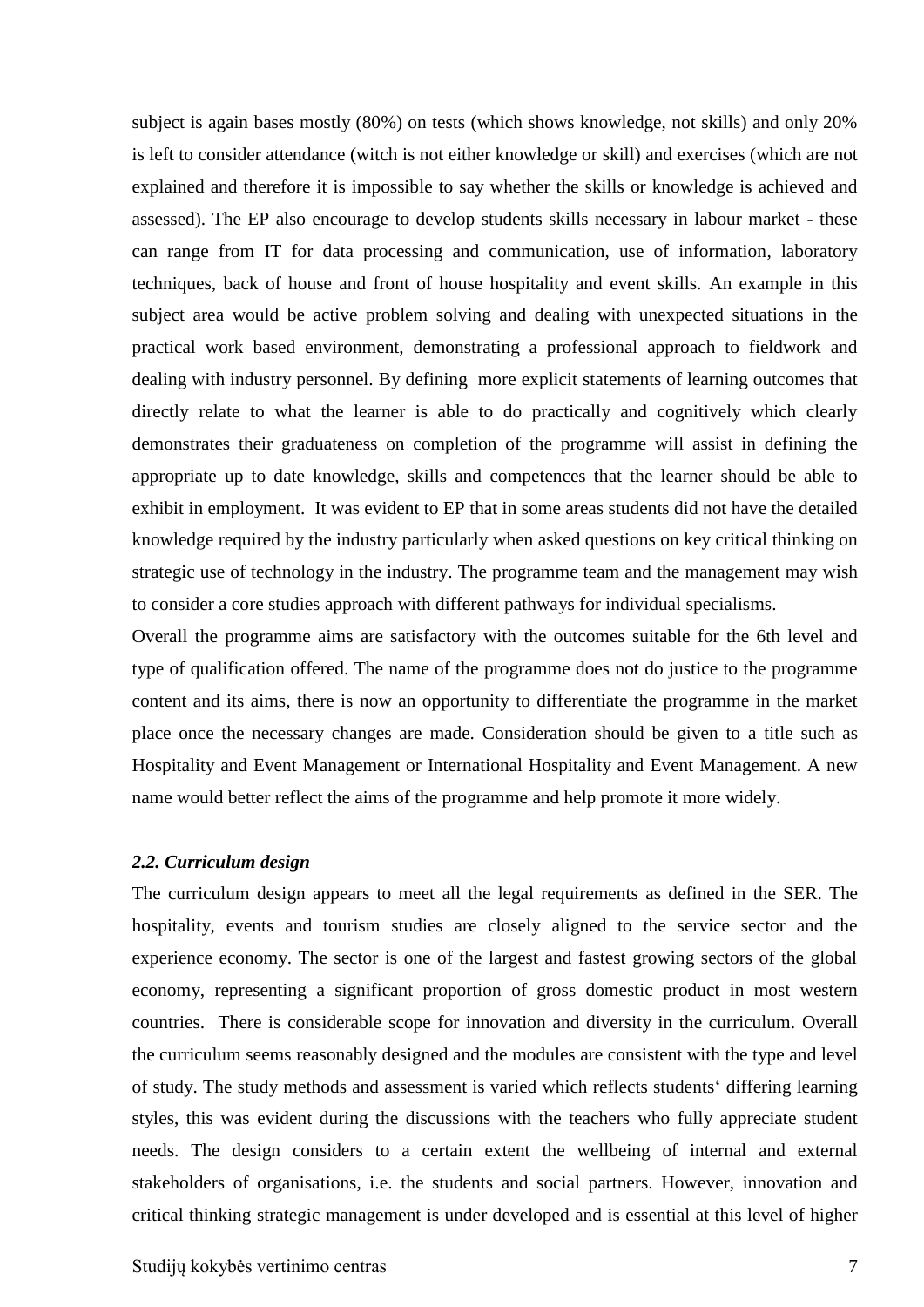education. The EP encourages the College to involve even more and different social partners and through that the future reformation of the curriculum could consider more emphasis on innovation, leadership, entrepreneurship and strategic management to take account of the constantly evolving needs of students and employers in the 21st century. The programme should reflect their career ambitions, their use of digital technology in the workplace, the importance of customer care and customer relationships, problem solving and empowerment and the need for more self directed learning to assist students to cope with an ever changing world. However, it is important not to neglect the growing field of study informed by social science insights into hospitality as a social phenomenon concerned with obligations to be welcoming and laying down expectations on both host and guest. Thus, a graduate in hospitality and events must be able to critically analyse and evaluate the defining characteristics of hospitality as a phenomenon and be able to critically reflect upon the origin, meanings and development of hospitality management and leadership. They must be prepared to analyse and reflect on the different cultural concepts of hospitality and events and demonstrate a critical awareness of the boundaries of hospitality.

The curriculum needs to be further developed to develop the graduateness of students as this appeared to be lacking when talking to students the Alumni and Social Partners. The team appreciates the importance of offering an International curriculum, however, the need to include foreign languages at the appropriate level has not been sufficiently identified. The management should consider introducing a coherent foreign language provision and for those students who are taught in English additional classes in academic English, this will have a significant impact in improving their studies and boosting their confidence and improving their long-term prospects in the global jobs market.

In curriculum design the college has applied for the modular structure partly – some of the subjects are divided into modules - mostly speciality-connected subjects, but not all of them either are divided into modules. This approach makes not so easy to get overview of the curriculum in general and puts doubt whether the structure of the curriculum is fully coherent. For example the language studies are not united to the one module either the subject aiming Hospitality from specific aspects. The EP is also confused about the reasons dividing languages into two – English as general and others as study field subjects, although eg Spanish is taught in level A2 which means beginners and no speciality connected issues in it (and can't be whether according to the CEFR, this language skills level enables general conversations). Also, the subject Economics should be included to the general subjects, whether the Los of the subject are general and not directly connected to the study field (connection to the study field level Los seems to be artificial eg: "Knows structural components of tourism, accommodation services and events business components and their relations and interaction" vs. "Understand and be able to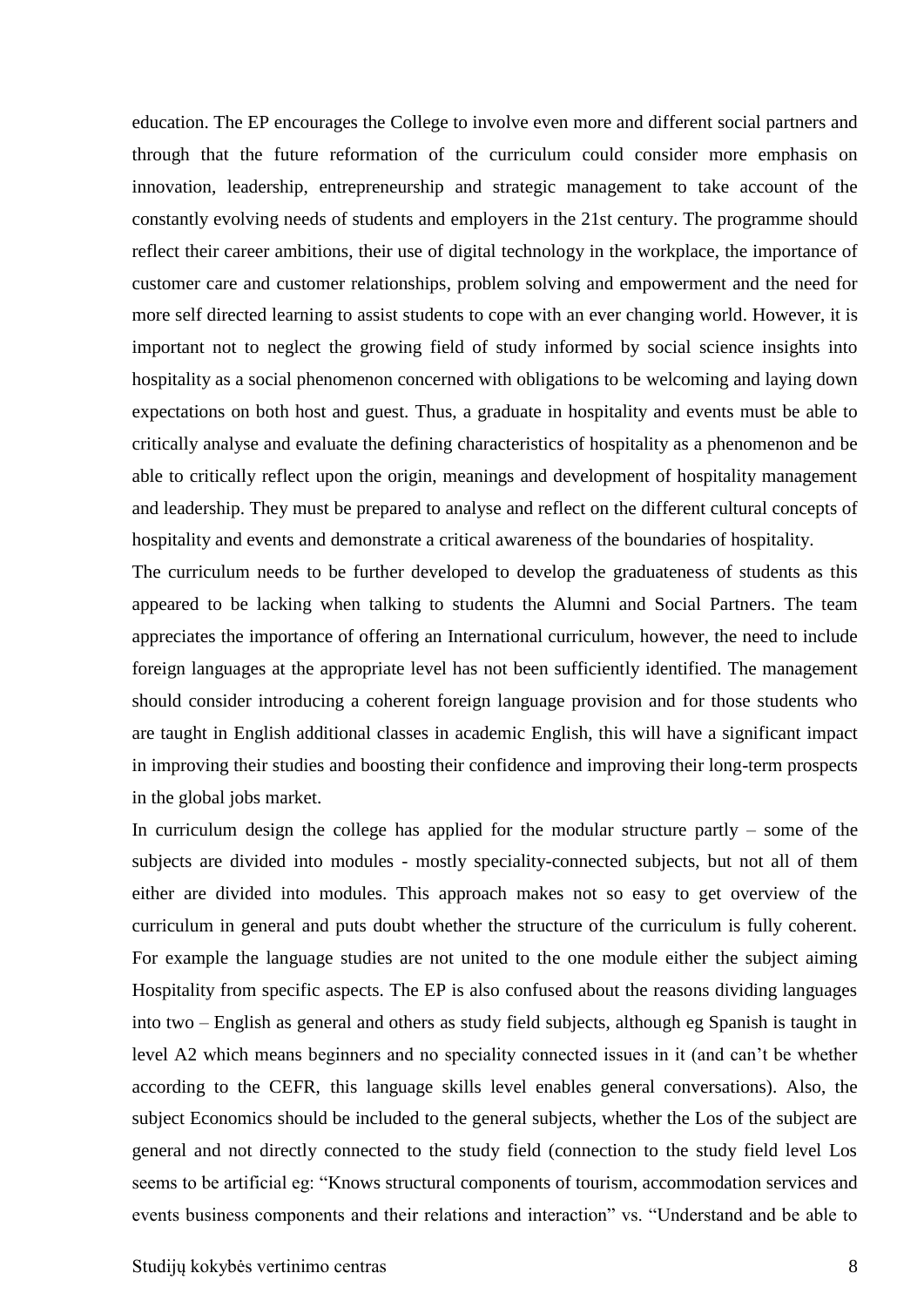explain on the basis of the principles of economics, the relations and patterns of economic events, understand the basic economic indicators and their content." and also the connection with the study field is not mentioned among topics or methods).

While some students appreciated the range of subject disciplines in the programme, the study programme description and feedback from social partners just as the general aim of the curriculum makes EP to suggest the College to be more specific in describing for the social partners and potential students which are the job positions (or type of the job positions) what for the graduates are prepared. This approach together with the benchmark with available professional standards (local and international) would probably help specify the most important competencies to be focused on offering high-quality professional higher education.

Graduates at degree level should be able think critically, understand the key aspects of their fields of study, including the acquisition of coherent and detailed knowledge, an ability to deploy accurately established techniques of analysis and enquiry within the discipline. Students must also be able to cope with the new advances in technology and science which undoubtedly will affect the industry and its competitiveness in the global market. This would also further enable students to compete in the commercial global market for senior positions. The curriculum should take account of all these aspects and be continuously be updated and evolving.

The Social Partners were supportive of the programme, however there were four present of which two were new and were too inexperienced in collaboration with the college. The Social Partners with solid experience mentioned that the curriculum was too broad and there was insufficient depth in the graduate's knowledge and ability.

#### <span id="page-8-0"></span>*2.3. Teaching staff*

The study programme is provided by staff meeting the legal requirements as stated in the SER, with academics adequately qualified and active practitioners involved in the programme.

The teaching staff appears to be well qualified in their field of study but according to the CVs and the discussions with the teaching staff some lack up to date operational management experience. However, the teachers are very committed to their students and very loyal to the institution. The staffing position appears to be stable and the turnover is relatively low as some staff are long term employees of Vilnius Business College. This provides stability of the core teaching staff, thus ensures adequate implementation of the programme. The number of teaching staff is balanced with the number of students on the programme and is more than sufficient for the successful implementation of the programme. There was evidence of an academic learning community providing good support and pastoral care for students. However if not managed carefully this can have a negative effect on developing the students critical thinking and their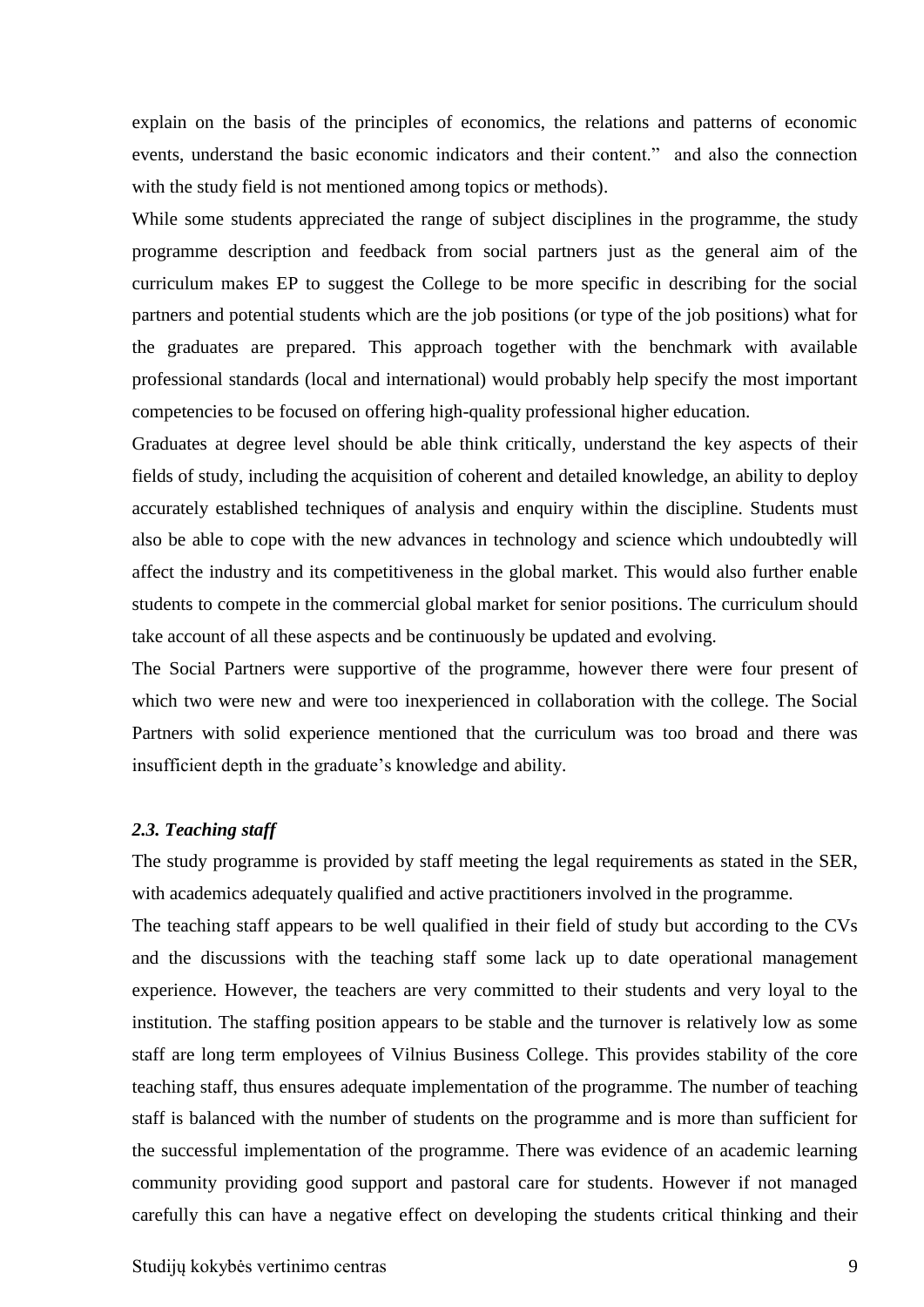ability to be able to challenge intellectually which in turn may be a disadvantage when they enter the industry and compete for jobs in the highly competitive global market. The research carried out by teaching staff is not necessarily directly related to the programme. Following the discussions with the teachers and social partners, there needs to be some development on the pedagogy and lecturers involvement in innovative teaching and learning. The integration of social psychology with the project is an example of good practice and this subject integration is to be encouraged. Several teachers are active practitioners and are therefore able to bring life experiences into the classroom delivering not just theory but useful up to date knowledge. This is commendable.

The panel were informed that the teachers met with social partners to gain valuable feedback on current market trends and these are feed into the curriculum.

The panel recognised the importance of the professional development programme for teachers and especially the effectiveness of the Erasmus programmme, the attendance at conferences and involvement in applied research. The intake of international students assists teachers in using these students to share their cultural experiences thereby enhancing the overall student experience. The teachers use the Moodle system of e-learning to communicate with the students' but blended learning needs to be further developed to encourage more independent and responsible learning. The panel were impressed with the teaching teams knowledge of emotional intelligence and its importance in the hospitality and events industry. The panel feel this should be developed and articulated more in the curriculum especially for an industry where emotional intelligence is a very important employability quality. Emotional literacy should be further encouraged using opportunities in and out of the classroom to help students develop their own emotional competence. This may be especially important on internship further assisting in their personal and social development complementing their practical, intellectual, management and business skills.

In discussion with the Alumni from their experience of the industry they felt that not all the lecturers who taught them were up to date with their knowledge of the industry trends, fashions and technology. This is also evidenced by the CVs submitted in the SER.

#### <span id="page-9-0"></span>*2.4. Facilities and learning resources*

The facilities and learning resources are basic but adequate. There needs to be investment in the book stock especially in the specialist subject areas and text books in English language, the current stock is not at sufficient levels for a higher education institution. This was also mentioned in discussions with the Alumni, the book stock was a major disadvantage when studying. The information technology is adequate and the use of Fidelio in study process is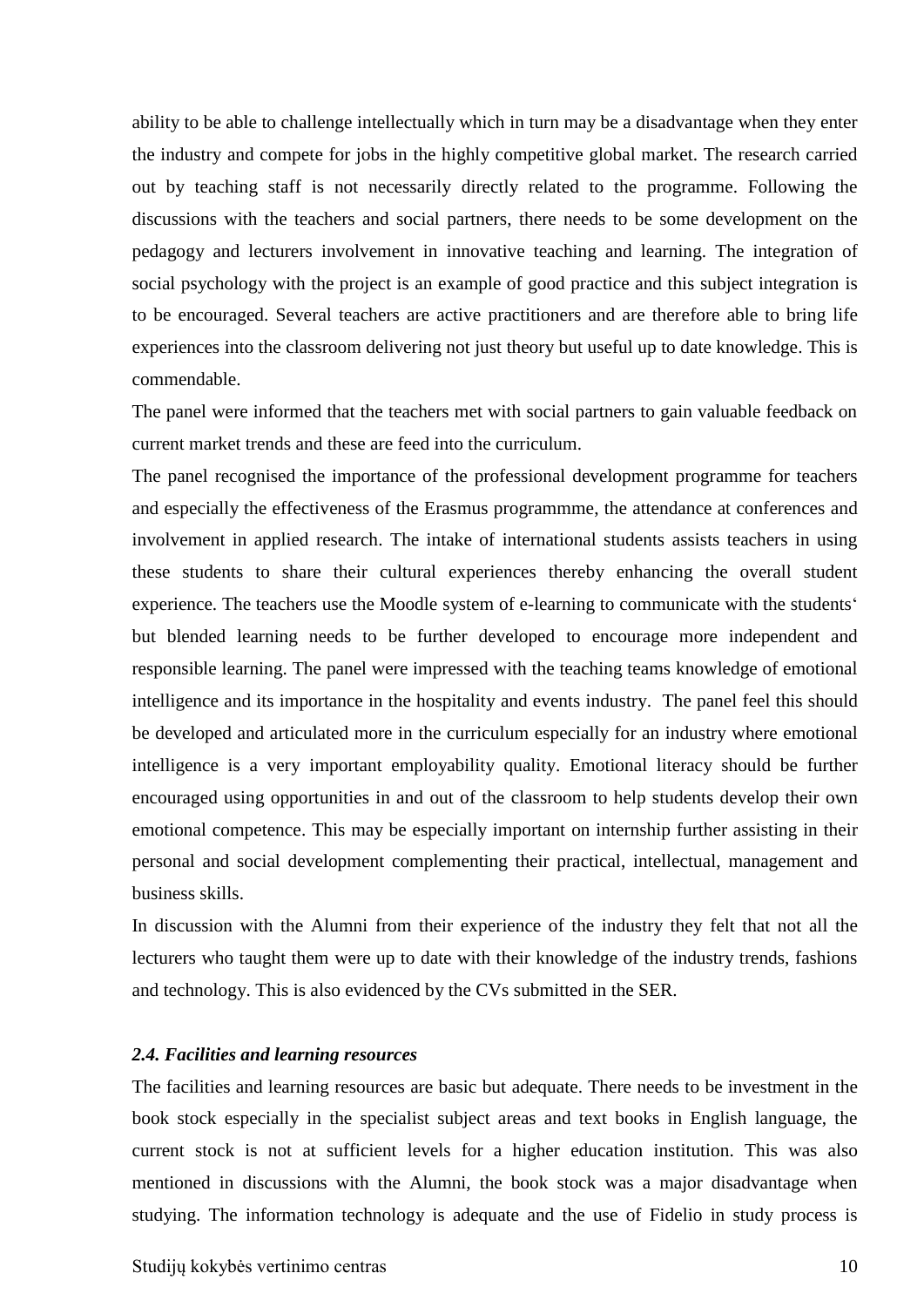appropriate. According to the popular management systems used in industry, the EP suggests to think about the possibility to start using also eg property management system Opera which enables the students/graduates to be better prepared for the industry requirements and increased their employability. There is an adequate access to the appropriate data bases, research journals and e-books. The staff teaching materials are available to students via the virtual learning environment (this was confirmed during the meetings).

The Social Partners are active in providing internships, and students are actively encouraged to participate in events and Erasmus programmes and extra curricula activities.

According to the tour in the building and students feedback, there could be more self-study places for the students. The EP also recommends to find possibilities to create additional student social places suitable for the group-works, individual studies and just social conversations.

The EP appreciate the Colleges effort in creating positive and colourful atmosphere in the public rooms, like fall of the photos etc and encourages the College to contribute to the improving learning environment suitable for different and modern study methods. Welfare facilities would benefit the overall experience for the students and make them feel valued, this is very common in public institutions across Europe. Of course, the EP understands it is a small institution but better facilities in a higher education environment could affect the long-term sustainability of the programme.

#### <span id="page-10-0"></span>*2.5. Study process and students 'performance assessment*

The process for the admission of students onto the programme was clear. However there needs to be a firm policy on accreditation of prior learning and accreditation of experiential learning, this may help to increase numbers on the programme and include with a wide variety of backgrounds who can contribute in a positive way to the programme bringing their different experiences into the classroom therefore enriching the curriculum. The students are required to undertake an internship, which provides them with real life experiences in their chosen field of study. This graduate internship should cover a set of learning outcomes at the appropriate cognitive level to enable students to apply theory to practice and gain a better understanding of the business organisation, organisational behaviour and culture and the role as an employee. This would help them better understand the role of work placement and the important learning that takes place in the work place and how this contributes to the development of their careers, from the documentation reviewed this appears to be under developed. Students declared that they have the opportunity of participating in Erasmus programmes and events and should be further encouraged. This is an example of good practice and is well covered in the SER.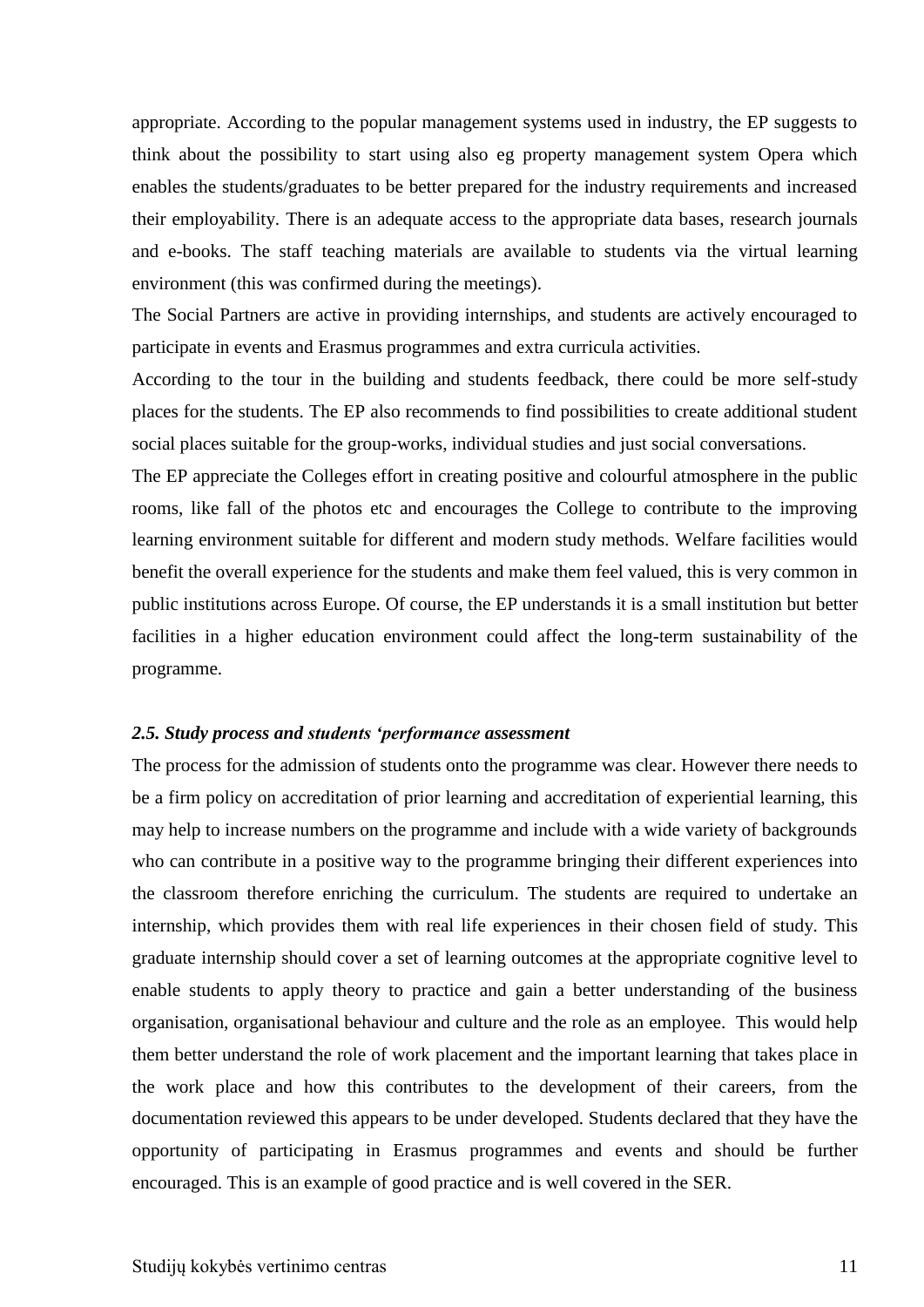It was not fully clear however how teachers feed into the quality assurance process. While the teachers have knowledge of the leaning outcomes and the link with the assessment process and this is regularly reviewed and discussed, teachers do need to further develop assessment criteria and how this criteria relates to the learning outcomes at all levels using the appropriate cognitive level descriptors. It is recommended that each cognitive area have a detailed set of assessment criteria, for example, structure and clarity, content and understanding, analysis evaluation and synthesis, industry application, research, reading and referencing. Also the practical internship must reflect a graduate placement at the appropriate level of study identifying the subject specific application of skills using complex and unpredictable contexts, requiring selection and application from a wide range of innovative or standard techniques. From the discussions with the students and the Alumni, many had done very basic jobs in industry and they felt that more could be made of the placement opportunities covering more of the advanced level skills in line with undergraduate studies. There should be autonomy in the demonstration of skills with minimum supervision or direction within agreed guidelines set by the social partners and the College.

Overall the students receive good academic support in their studies, from the students involved in the discussions only a few contributed to endorse this support for which they were appreciative. Students also commented on the excellent level of pastoral care available. However, from the discussions it became apparent that many of the students might not stretched or challenged sufficiently to allow them to reach their full potential.

While the assessment system is clear, with a good mix of assessment strategies to engage and support different learning styles, more work needs to be done in making sure the assessment criteria is more detailed covering the various cognitive domains at the appropriate learning outcome levels, this will assist in the reliability and validity of the process and further assist the students in their learning journey. It will also give greater confidence in the programme aims.

The meeting with the Alumni confirmed the support students receive and the opportunities to visit hotels when on the programme. They were also appreciative of the opportunities to participate in exchanged programmes abroad. The Alumni expressed concern that they were not necessarily prepared for the industry particularly in the use of foreign languages particularly English and Russian, and their understanding of how to deal with different cultures, etiquette and protocol; because of this gap in their studies, they felt that they could not compete successfully in the job market. The panel were seriously concerned at the apparent number of 'non-completes' approx. 19 per cent on the programmes and the numbers who take a gap year before completion. However, when referring to the SER the institution has the information why students fail to complete or drop out. There needs to be a system implemented and action plan devised for those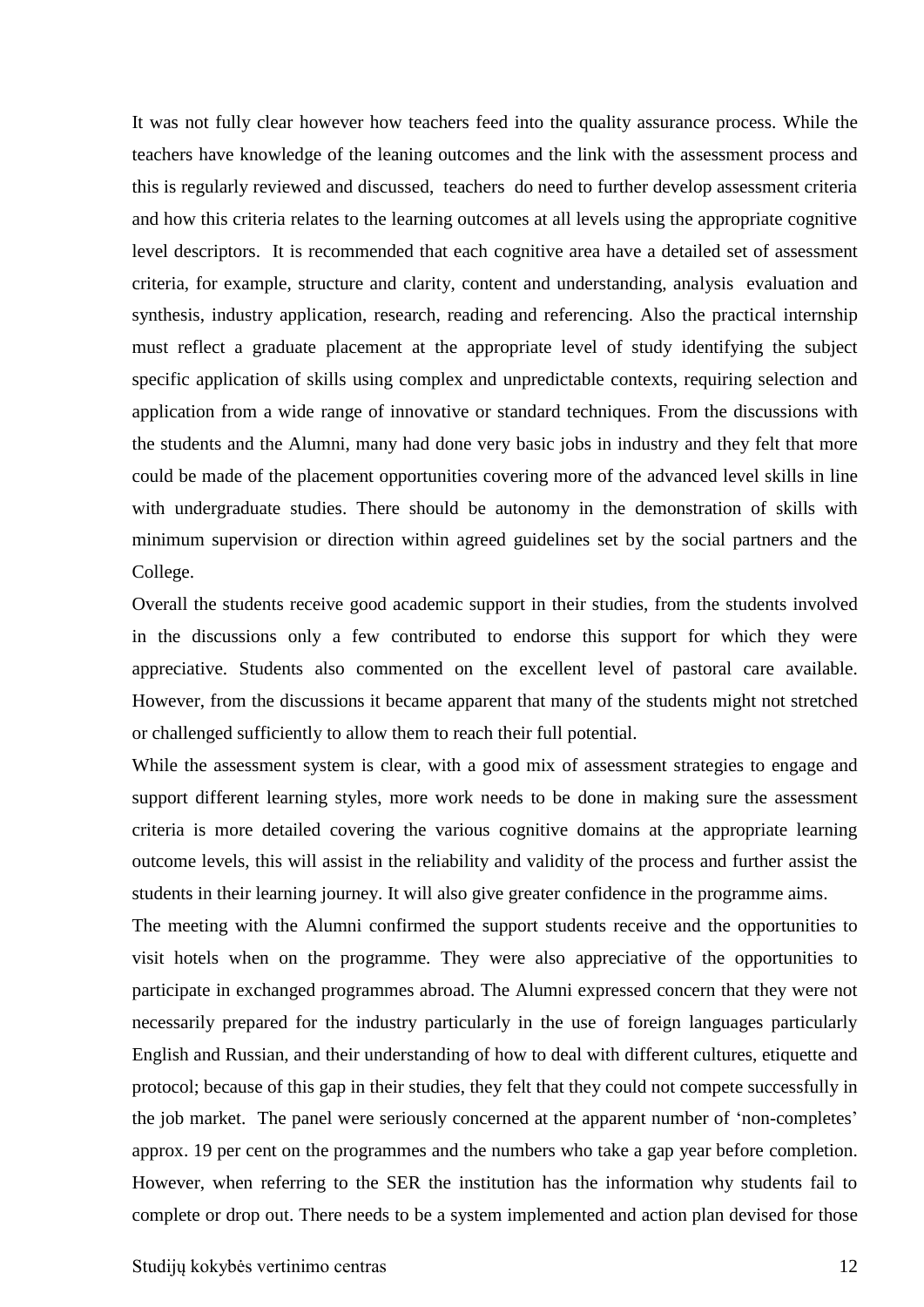students who are at academic risk and students needed to be encouraged to finish their studies before taking a gap year as the current system of students taking a gap year distorts the data, and can be misleading.

#### <span id="page-12-0"></span>*2.6. Programme management*

The SER states that the College Academic Board is the highest body which ensures quality of the study process and acts in compliance with the Regulations of VBC Academic Board. The main function of the Academic Board is to make decisions that improve study process quality. Decisions of implementing, monitoring and improving the study process is the sphere of Studies Department as defined in VBC Regulations of the studies department. Economics and Business Department is the main body in charge of HE studies programme implementation; it supervises the programme and has all the necessary instruments for successful decision-making supported by the College management structure. The department is accountable to the Studies Department. The department is supervised by Head of Department, whose responsibilities and functions are defined in VBC Position regulations of heads of departments*.* The Economics and Business Department is responsible for ensuring programme implementation, monitoring and improvement. When making programme improvement decisions, the department cooperates with HE study Programme Committee. VBC has approved *VBC* Regulations of study programme committee, which state that Head of the study programme Committee presents his/her and the committee's suggestions regarding the study programme plan, its implementation, and general issues on College studies. The team carries out several surveys to gain feedback from all its stakeholders on the quality of the programme. The EP can conclude from this statement that the academic structures are in place and the institution can take care of improvements of the programme.

Regarding the partial modular structure of the study programme (discussed in curriculum design section), the College should carefully think through and fully implement the process of module coordination (eg. The roles and responsibilities in ensuring the coherence between subjects of the modules, developing the module as the whole, ensuring the cooperation between the lecturers and visiting lecturers teaching in the same module in full-time and part-time studies etc).

Monitoring and decision making is periodically reviewed, this is evident from the above and the self assessment and interviews with the students and the Alumni. The college Academic Board makes decisions to improve teaching learning and academic quality. However it is not clear how the quality assurance loop is closed taking into account information from surveys, the student voice, the comments made by social partners and other stakeholders to ensure decisions and recommendations inform the future planning in order to develop the most appropriate education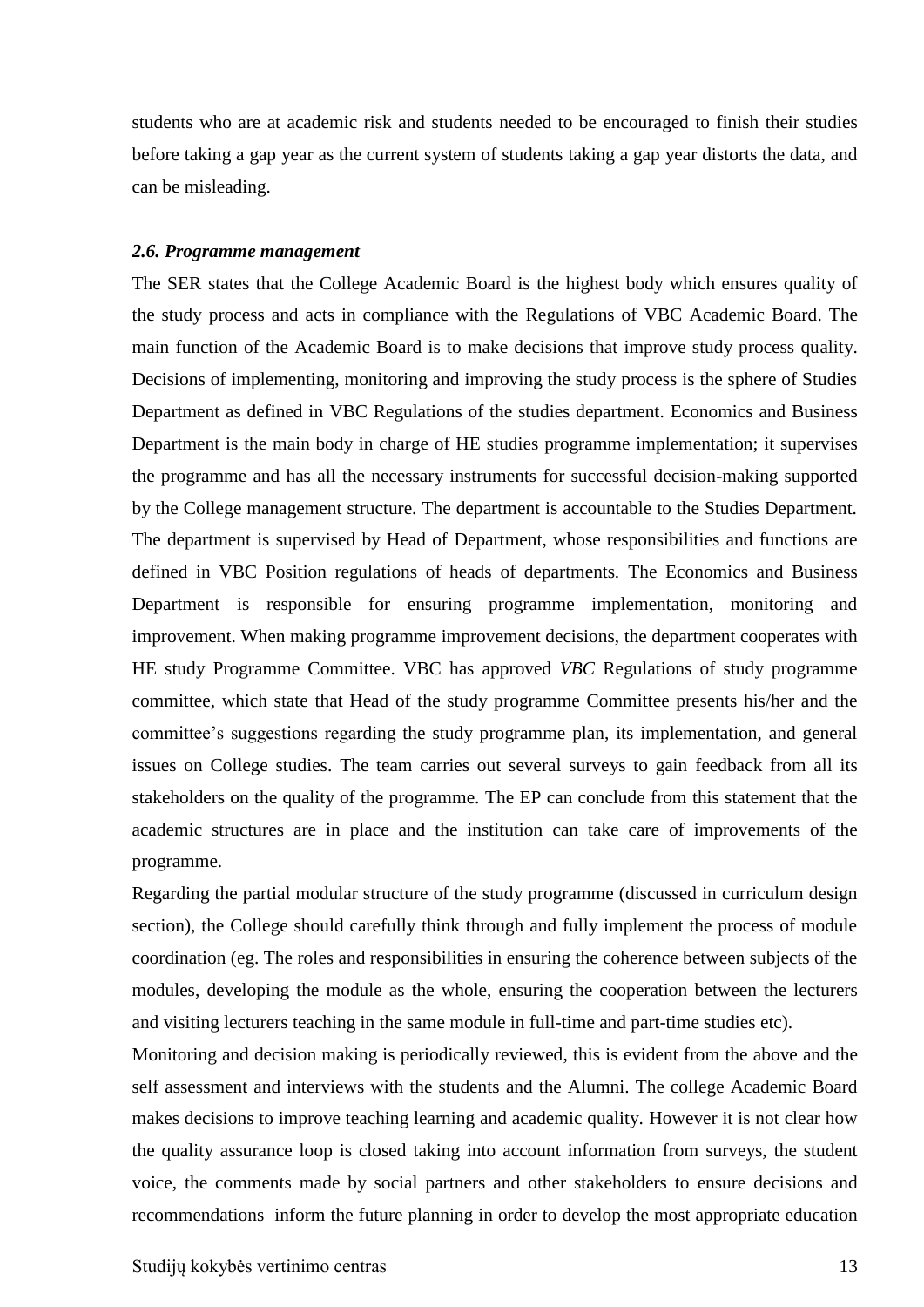and learning strategies. It is essential that the quality assurance process is well managed in order to achieve best practice. The integration of the project with social psychology is an example of good practice and other subjects should be further encouraged to where possible to integrate into the main programme. The learning outcomes do not describe entirely what the expectations are of graduates for them to be able to access successful careers at professional senior level in the hospitality and events industry.

It is good, that the College has taken steps to create system to fight with the plagiarism and academic fraud. The College has the Code of Ethics available for every party; they share the materials of the Office of Ombudsman for Academic Ethics and creating unique project tasks for the students. It still stays unclear how the college detects the plagiarism (eg in theoretical parts of the final theses or in theoretical assignments (according to the subjects descriptions, there are still plenty of such assignments).

Students can provide feedback on their learning experience and discuss with staff on the future development of the subject material and the programme and to resolve any issues that have arisen. However, it is unclear how the process feeds into the formal academic quality assurance system, to improve the provision and assist in the development of future teaching, learning and educational strategies.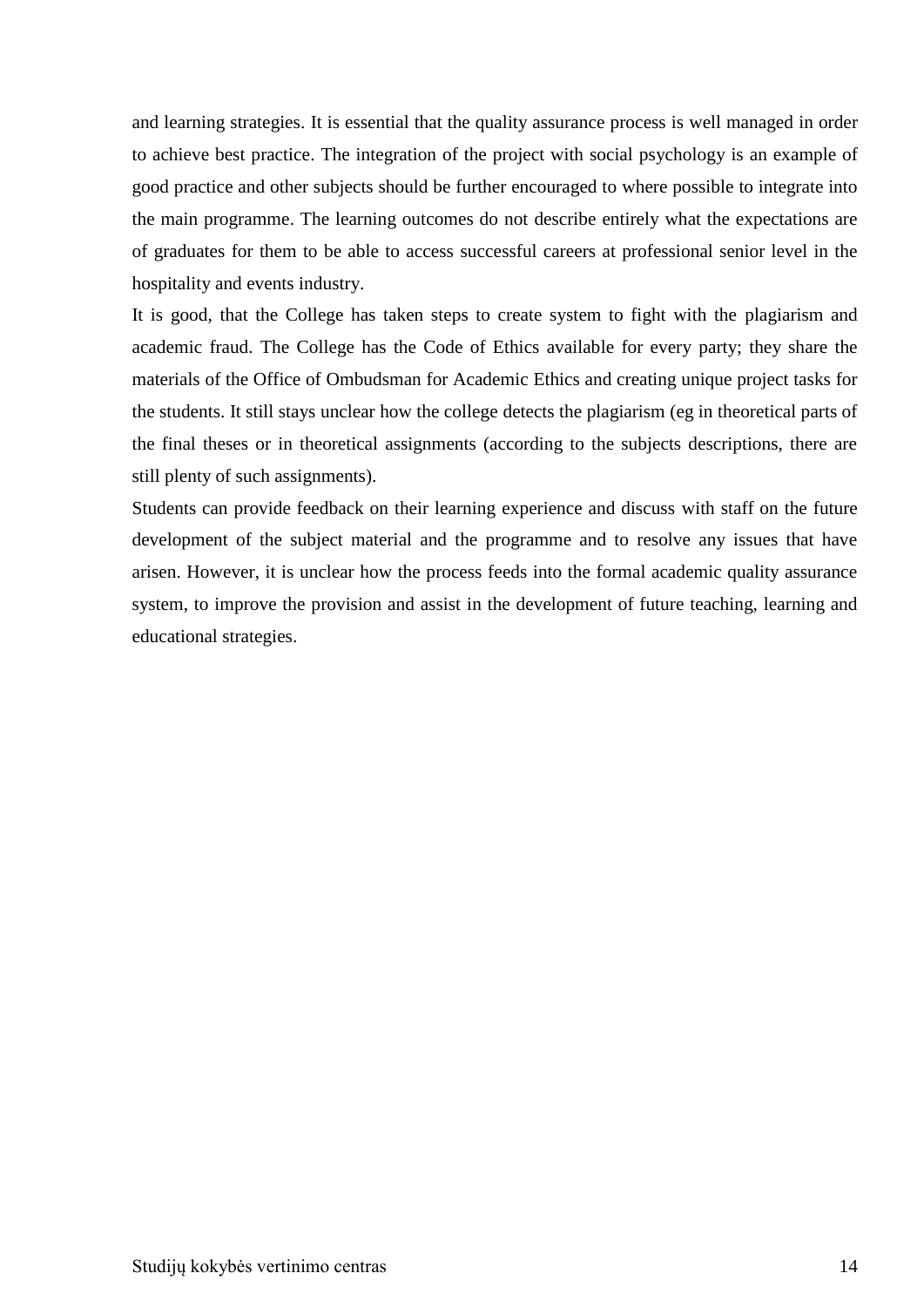### <span id="page-14-0"></span>**III. RECOMMENDATIONS**

- 1. The programme aims and learning outcomes should be reviewed to ensure the graduateness of the programme promoting analysis, critical thinking, management, leadership and entrepreneurship.
- 2. All assessment criteria should be reviewed to cover learning outcomes at the different cognitive levels to cover each assessment area in detail.
- 3. The programme subject content needs to be reviewed to allow for more in depth study of specialisms, consider a core with different subject industry related pathways. This would develop students' subject competence and increase their employability and career development in the global commercial market.
- 4. Keep investing in the learning resources and technology is needed to reflect a modern higher education institution which promotes learning and independent study, also into social spaces and library resources.
- 5. The relationship with social partners should be further developed and the programme reviewed to benefit all stakeholders.
- 6. The quality assurance process needs to be more explicit clearly identifying how the quality loop is closed.
- 7. The programme needs to reflect the Internationalisation of the industry more: in terms of English language promotion and other aspects.
- 8. Future academic research could focus more on the needs of the hospitality and events industry.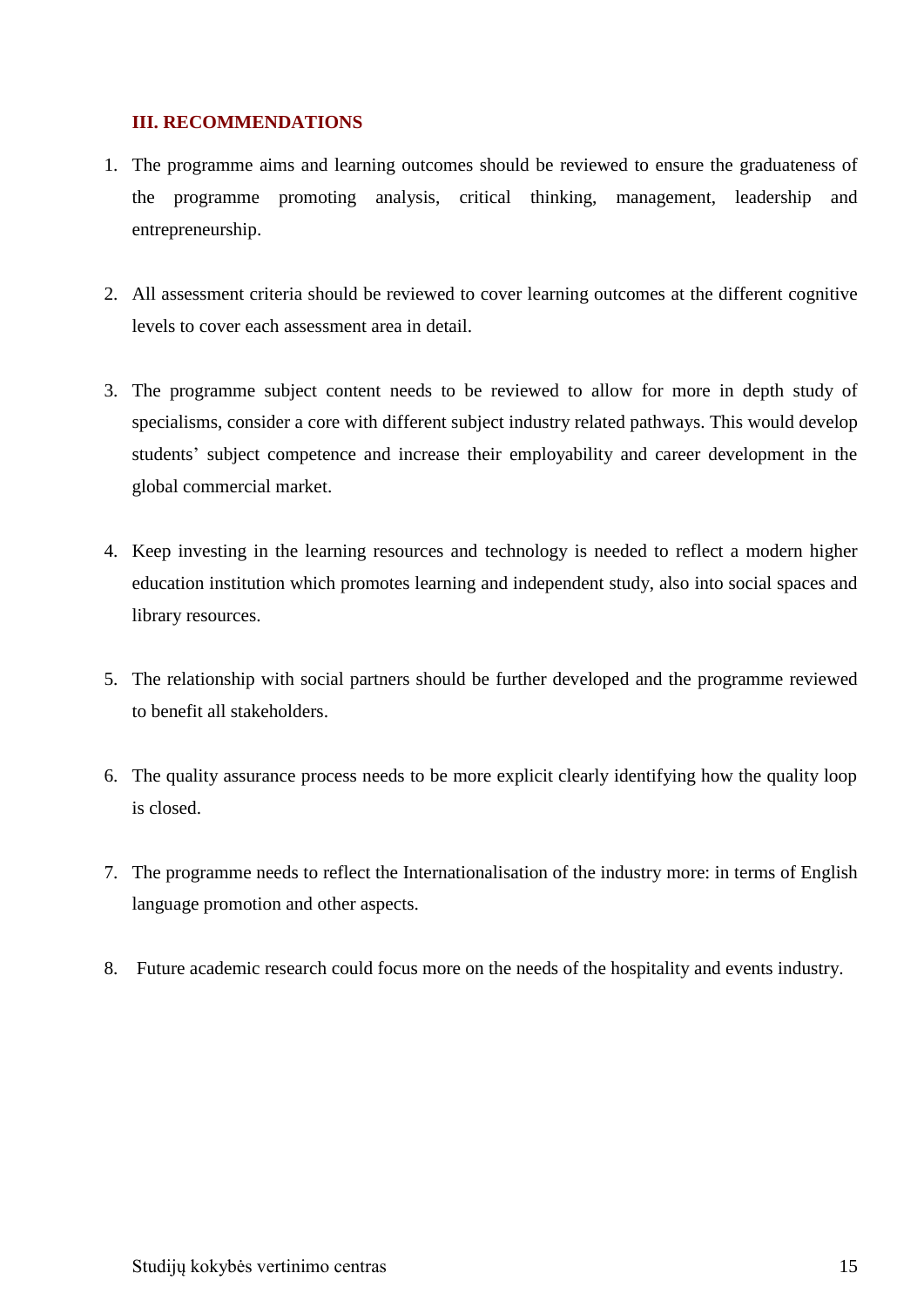#### <span id="page-15-0"></span>**IV. SUMMARY**

It was clear to the panel that the programme is over ambitious in with a range of subjects providing the opportunity for students to receive an introduction to different sectors of the industry, however this is detrimental to the students' overall study programme to gain sufficient knowledge, competence and skills for career development in the industry. This also questions the graduateness of the students on completion of the programme. There would be significant improvement by establishing a strong relevant subject focus with an understanding of the technical and practical application. This would ensure that the subject theory and practice is delivered in depth and is well balanced enhancing the student experience as well as their self confidence and self-esteem.

The evidence from the visit supported the view that the panel felt that the social partnership with the programme did not appear to be very strong and that the relationship needs to be developed further and the Institution needs to listen to social partners and where possible increase their contribution. With the growth of economic opportunities in hospitality events and tourism in Lithuania it is clear that the industry will require graduates with in depth specialisms, and the ability to learn new skills through self directed learning to be able to cope with the speed of change in society and in the International market place. The input of the industry and social partners will be invaluable in assisting and advising in the future direction of the programme as well as enhancing its status in the industry and within the academic community.

The panel recognised that some students respected and valued the access and personnel engagement with the teachers and the programme management. The numbers taking a gap year and the attrition rate is a major concern. The long term viability and sustainability with the current learning resource base and the students overall experience of the learning environment must be considered as major strategic concern for the Institution.

The stated focus of teachers engaging with industry and especially those who are active practitioners is very encouraging bringing applied knowledge, research and interesting opportunities for projects to promote student learning is to be commended.

For the economic development of the industry in Lithuania there should be more of a focus on innovation, entrepreneurial skills and leadership, this will be important in developing the curriculum structure of the future programme.

The self assessment report was more of a descriptive commentary rather than a detailed analytical critical reflection with an action plan. Observations from the meeting with the students mainly highlighted a concern that so few were willing to contribute, resulting in a small number being very vocal in supporting the institution. However, the feedback was not well balanced.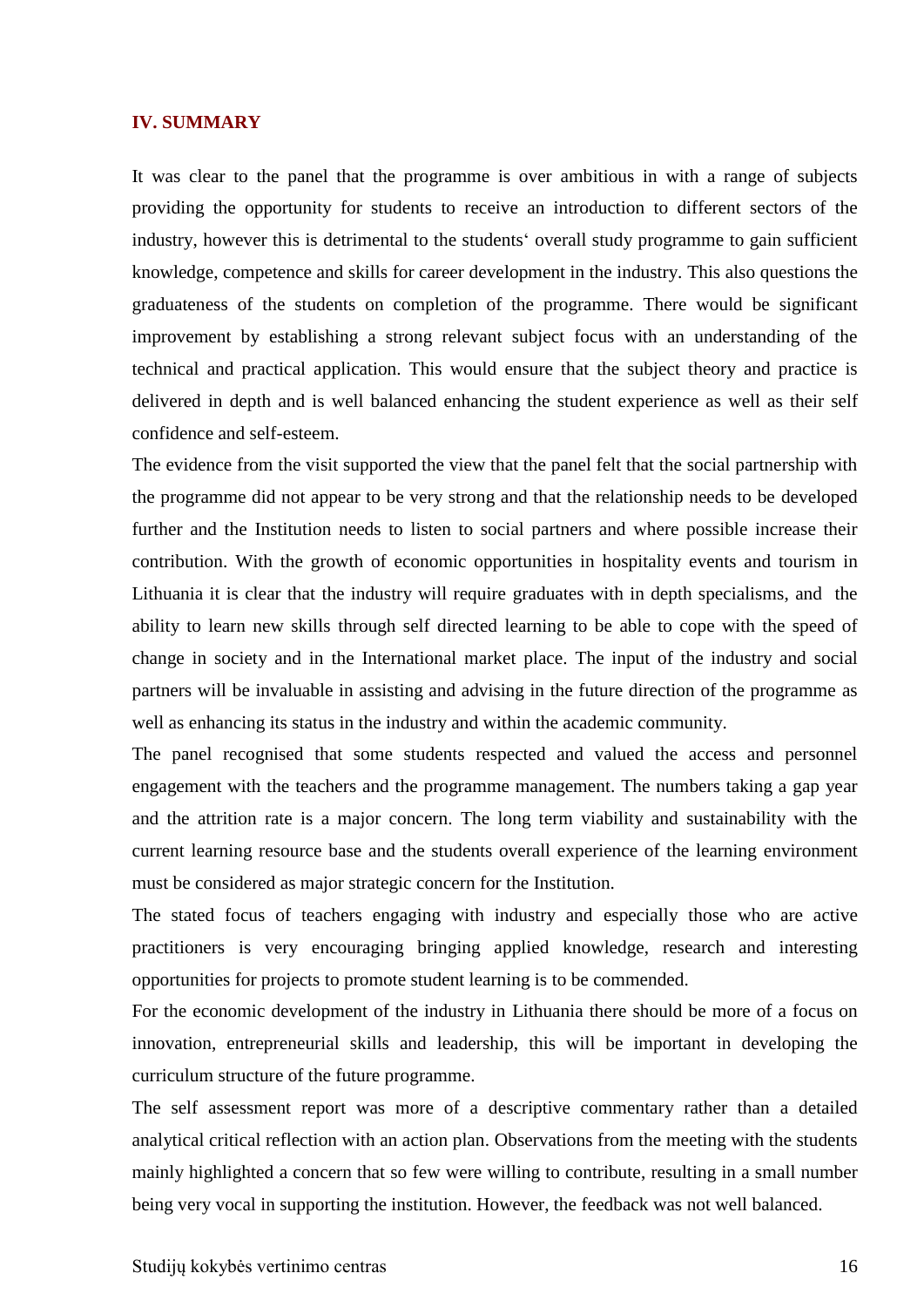For the future of the programme will depend on delivering a programme with an up to date curriculum which is well researched, listening to all stakeholders, applying useful up to date knowledge, delivered within a modern, professional learning environment which reflects a higher education institution thus enhancing the student experience.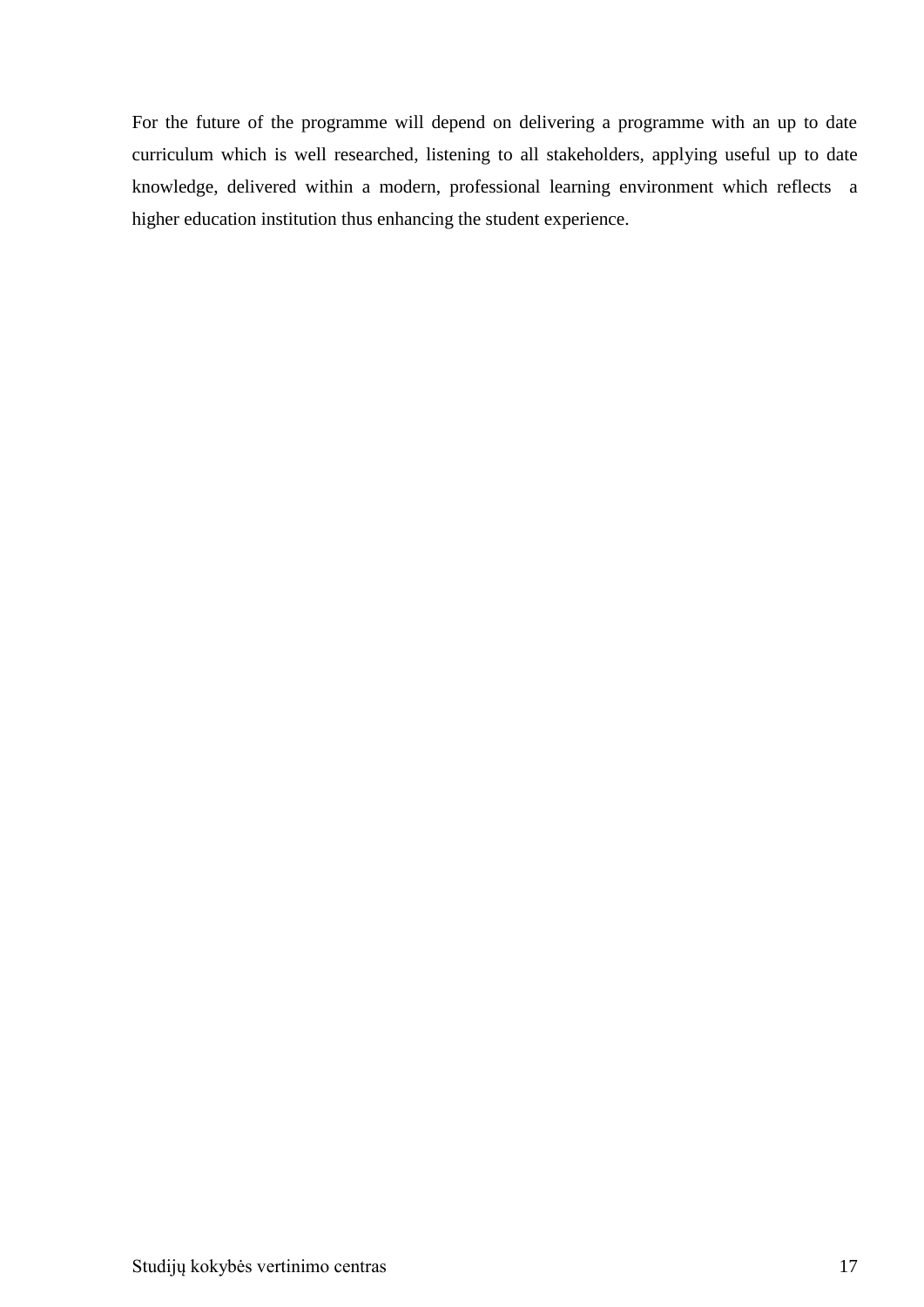## <span id="page-17-0"></span>**V. GENERAL ASSESSMENT**

The study programme HOSPITALITY AND EVENTS (state code – 653N80009) at VILNIUS BUSINESS COLLEGE is given **positive** evaluation.

| No. | <b>Evaluation Area</b>                             | <b>Evaluation of</b><br>an area in<br>points* |
|-----|----------------------------------------------------|-----------------------------------------------|
| 1.  | Programme aims and learning outcomes               |                                               |
| 2.  | Curriculum design                                  |                                               |
| 3.  | Teaching staff                                     | 3                                             |
| 4.  | Facilities and learning resources                  | 3                                             |
| 5.  | Study process and students' performance assessment | ◠                                             |
| 6.  | Programme management                               | ◠                                             |
|     | <b>Total:</b>                                      | 14                                            |

*Study programme assessment in points by evaluation areas*.

\*1 (unsatisfactory) - there are essential shortcomings that must be eliminated;

2 (satisfactory) - meets the established minimum requirements, needs improvement;

3 (good) - the field develops systematically, has distinctive features;

4 (very good) - the field is exceptionally good.

| Grupės vadovas:<br>Team leader: | Prof. Eneken Titov  |
|---------------------------------|---------------------|
| Grupės nariai:<br>Team members: | Prof. David Foskett |
|                                 | Linas Pučinskas     |
|                                 | Agnė Bosaitė        |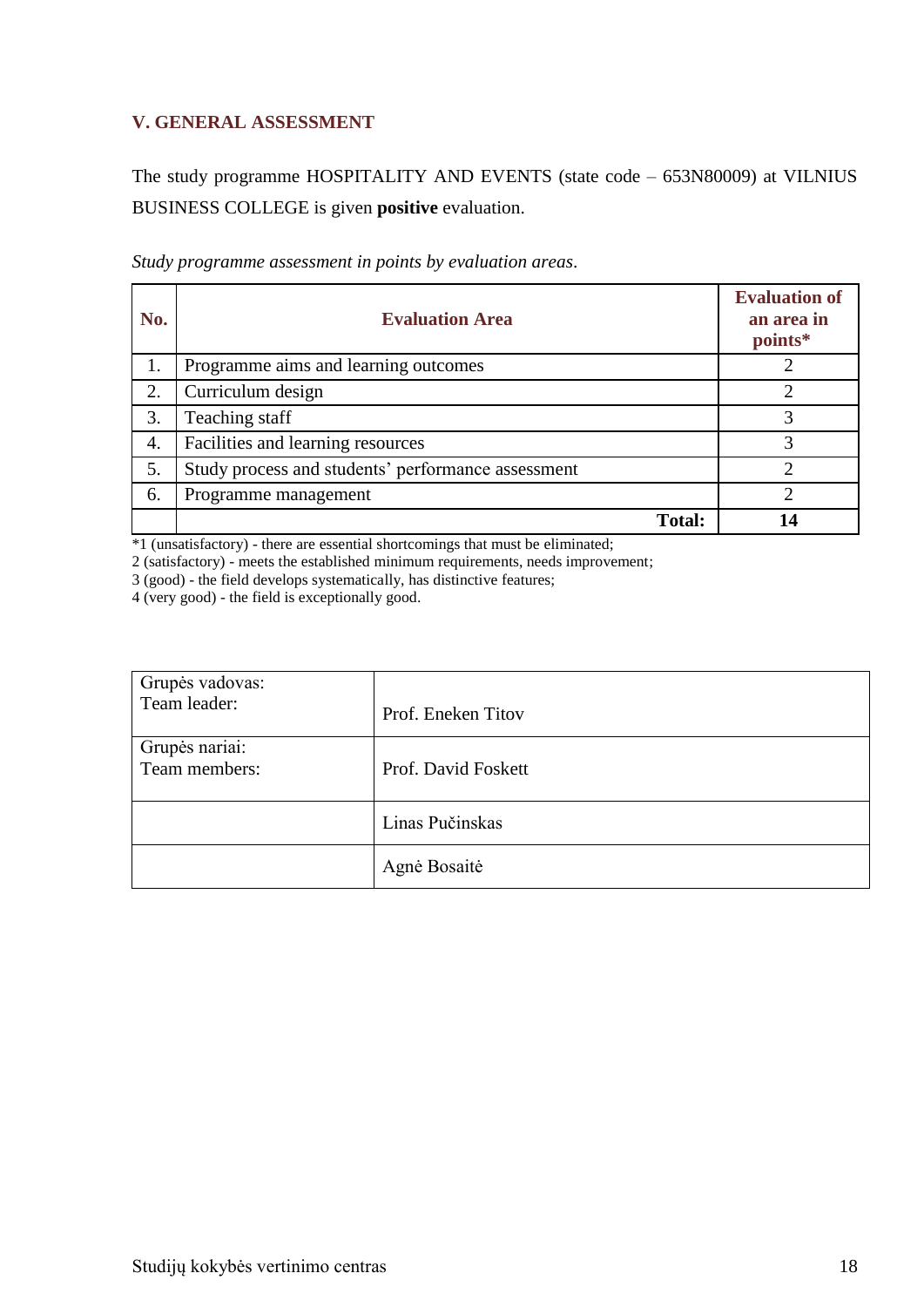#### **Vertimas iš anglų kalbos**

### **VILNIAUS VERSLO KOLEGIJOJE PIRMOSIOS PAKOPOS STUDIJŲ PROGRAMOS**  *SVETINGUMAS IR RENGINIŲ INDUSTRIJA* **(VALSTYBINIS KODAS – 653N80009) 2017-05-29 EKSPERTINIO VERTINIMO IŠVADŲ NR. SV4-102 IŠRAŠAS**

<...>

## **V. APIBENDRINAMASIS ĮVERTINIMAS**

Vilniaus verslo kolegijos studijų programa *Svetingumas ir renginių industrija* (valstybinis kodas – 653N80009) vertinama **teigiamai**.

| Eil.<br>Nr. | <b>Vertinimo sritis</b>                          | <b>Srities</b><br>jvertinimas,<br>balais* |
|-------------|--------------------------------------------------|-------------------------------------------|
| 1.          | Programos tikslai ir numatomi studijų rezultatai | 2                                         |
| 2.          | Programos sandara                                | 2                                         |
| 3.          | Personalas                                       | 3                                         |
| 4.          | Materialieji ištekliai                           | 3                                         |
| 5.          | Studijų eiga ir jos vertinimas                   | $\mathcal{D}_{\mathcal{L}}$               |
| 6.          | Programos vadyba                                 | 2                                         |
|             | Iš viso:                                         | 14                                        |

\* 1 - Nepatenkinamai (yra esminių trūkumų, kuriuos būtina pašalinti)

2 - Patenkinamai (tenkina minimalius reikalavimus, reikia tobulinti)

3 - Gerai (sistemiškai plėtojama sritis, turi savitų bruožų)

4 - Labai gerai (sritis yra išskirtinė)

#### **IV. SANTRAUKA**

Ekspertų grupė pastebėjo, kad studijų programos tikslai pernelyg ambicingi – daugelis dalykų yra skirti supažindinti studentus su skirtingais sveikatingumo ir renginių industrijos sektoriais. Tačiau studentai dėl to nukenčia – jie negauna pakankamai bendros studijų programos žinių bei neišsiugdo kompetencijų ir gebėjimų, būtinų darbui šios srityje. Dėl to kyla abejonių, ar pabaigę studijų programą studentai įgyja visus reikiamus gebėjimus. Studijų programa būtų reikšmingai pagerinta, jei pagrindinis dėmesys būtų skiriamas svarbiausiems dalykams bei įgytų žinių techniniam ir praktiniam taikymui. Tokiu būdu būtų užtikrinta, kad teoriniai ir praktiniai dalykai dėstomi išsamiai ir yra gerai subalansuoti, siekiant, kad studentai įgytų patirties, pasitikėtų savimi ir išsiugdytų aukštą savivertę.

<sup>&</sup>lt;...>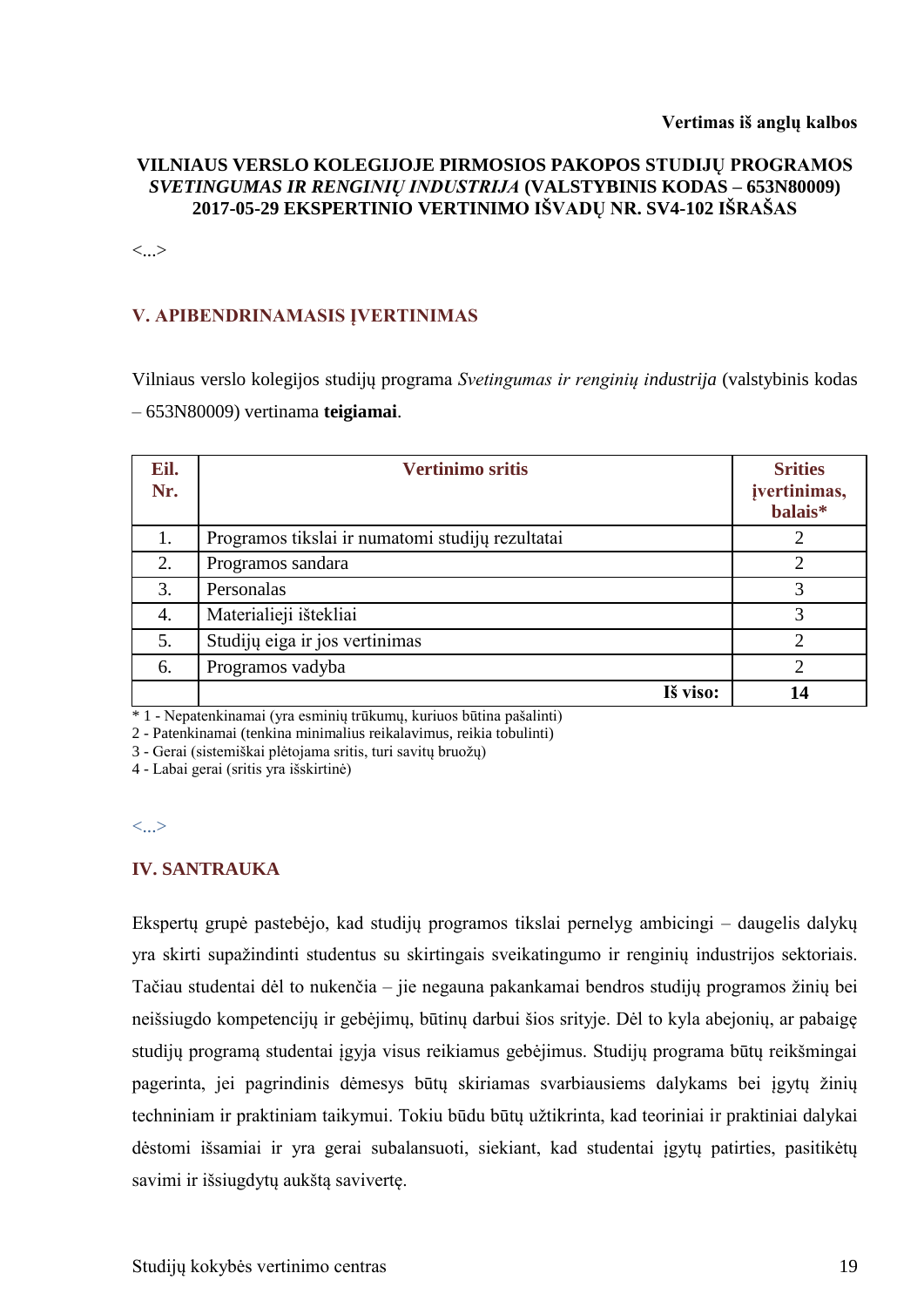Per vizitą ekspertų grupė pastebėjo, kad socialiniai partneriai neaktyviai dalyvauja vykdant studijų programą. Todėl ryšius su socialiniais partneriais reikia stiprinti – Kolegija turi atsižvelgti į jų nuomonę, skatinti juos kiek galima labiau prisidėti prie studijų programos vykdymo. Didėjant Lietuvos sveikatingumo, renginių ir turizmo sektoriaus ekonominėms galimybėms, akivaizdu, kad šiam sektoriui reikės aukštos kvalifikacijos specialistų, gebančių savarankiškai įgyti naujų gebėjimų ir prisitaikyti prie greitai besikeičiančių visuomenės ir tarptautinės rinkos poreikių. Šio sektoriaus atstovų ir socialinių partnerių indėlis gerinant studijų programą būtų labai svarbus – jie galėtų padėti ir patarti, kokia kryptimi vystyti studijų programą ateityje, taip pat didintų studijų programos žinomumą tarp sektoriaus atstovų ir akademinės bendruomenės narių.

Ekspertų grupė sužinojo, kad kai kurie studentai labai teigimai vertina galimybę asmeniškai kreiptis į dėstytojus ir studijų programos vykdytojus. Didžiausia problema – akademinių atostogų išėję studentai ir nubyrėję studentai. Kolegija turi išspręsti šiuos svarbiausius strateginius klausimus – parengti tinkamą ir tvarią ilgalaikę mokymo išteklių bazę bei atsižvelgti į studentų pageidavimą, kad jiems būtų sukurta palanki mokymuisi aplinka.

Ekspertų grupės nuomone, pagirtina, kad dėstytojai dirba sveikatingumo ir renginių industrijos sektoriuje ir yra praktikuojantys specialistai. Jie suteikia studentams praktinių žinių, įtraukia studentus į tiriamąją veiklą ir įdomius projektus, skatindami studentus tobulėti.

Siekiant ekonomiškai vystyti sveikatingumo ir renginių industriją Lietuvoje, reikia skirti daugiau dėmesio inovacijoms, verslumo ir lyderystės gebėjimų ugdymui. Todėl ateityje reikia peržiūrėti studijų programos sandarą.

Savianalizės suvestinė yra labiau aprašomojo pobūdžio. Joje trūksta išsamios analitinės ir kritinės analizės bei veiksmų plano. Susitikime su studentais ekspertų grupei kėlė nerimą tai, kad tik nedaugelis studentų aktyviai dalyvauja tobulinant studijų programą ir tik maža jų dalis išsako savo nuomonę apie tai, kaip Kolegija galėtų pagerinti studijų programos vykdymą. Grįžtamojo ryšio sistema turi būti labiau subalansuota.

Ateityje reikia gerai išnagrinėti studijų programos turinį ir užtikrinti, kad jis būtų šiuolaikiškas, atsižvelgiantis į visų dalininkų nuomonę, suteikiantis studentams naudingų ir šiuolaikinių žinių, užtikrinantis, kad studijos vyktų šiuolaikinėje profesionalioje aplinkoje, kuri atspindėtų kolegijos požiūrį į mokslą ir pagerintų studentų įgyjamą patirtį.

 $\lt$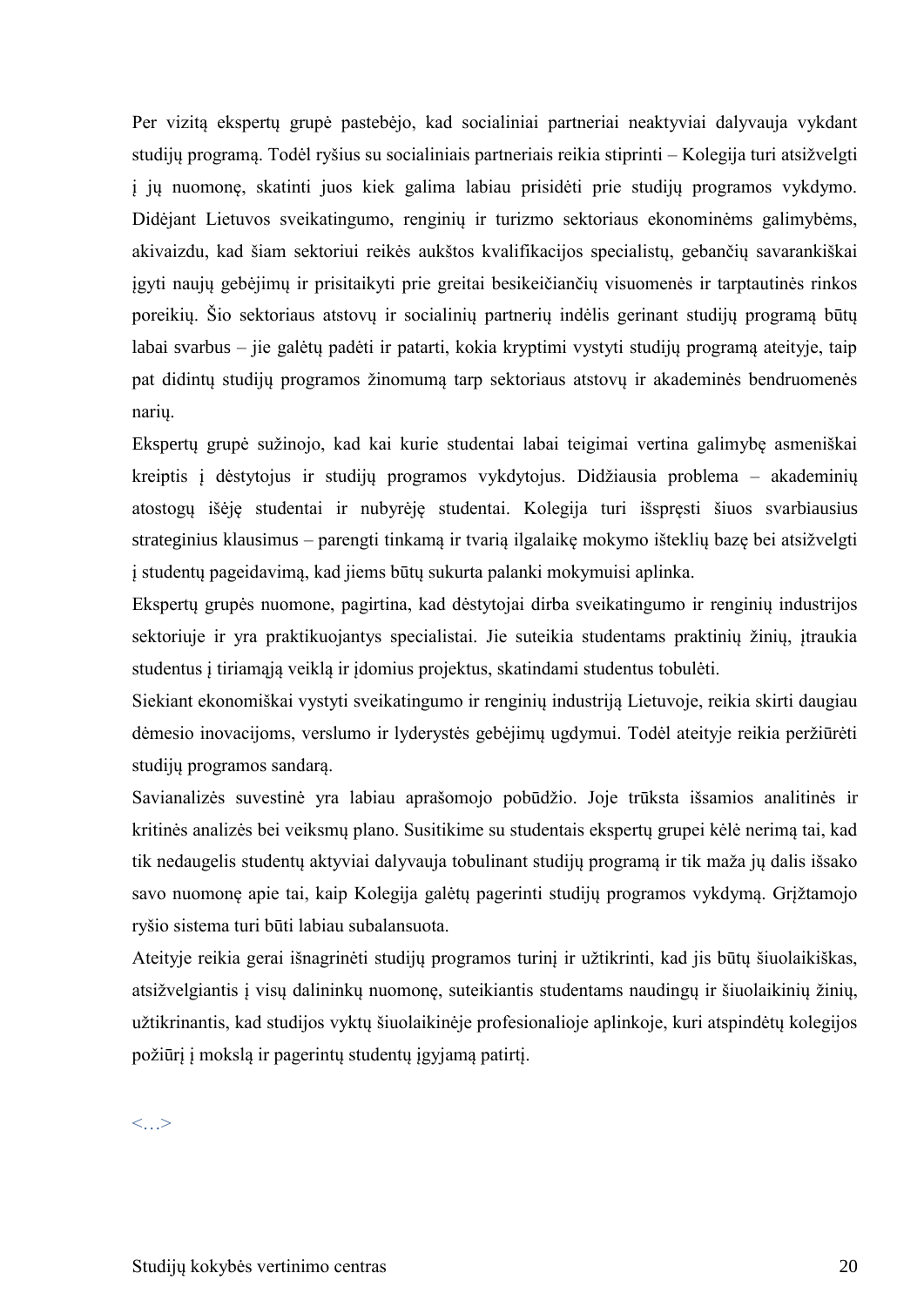## **III. REKOMENDACIJOS**

- 1. Peržiūrėti studijų programos tikslus ir rezultatus, siekiant užtikrinti, kad absolventai įgytų visus reikiamus įgūdžius – analitinio ir kritinio mąstymo, vadovavimo, lyderystės ir verslumo.
- 2. Peržiūrėti visus vertinimo kriterijus ir užkrinti, kad jie apimtų skirtingų pažinimo lygmenų studijų rezultatus. Vertinimo kriterijai turi būti išsamūs ir apimti visas vertinimo sritis.
- 3. Peržiūrėti programos dalykų turinį, skirti daugiau dėmesio specialybės dalykams, pagrindiniams kiekvieno dalyko aspektams, susijusiems su svetingumo ir renginių industrija. Tokiu būdu bus ugdomos studentų atskirų dalykų kompetencijos ir jie galės siekti karjeros tarptautinėje komercinėje rinkoje.
- 4. Kolegija, kaip šiuolaikinė aukštojo mokslo institucija, skatinanti atsakingą mokymąsi ir nepriklausomas studijas, turi ir toliau investuoti į mokymo išteklius ir technologijas, socialinių erdvių kūrimą ir bibliotekos išteklių didinimą.
- 5. Reikia ir toliau plėtoti ryšius su socialiniais partneriais. Šiuo tikslu reikia peržiūrėti studijų programą, kad ji atitiktų visų dalininkų lūkesčius.
- 6. Kokybės užtikrinimo procesas turi būti dar aiškesnis turi būti užtikrintas jo vientisumas.
- 7. Studijų programa turi labiau atspindėti šios industrijos tarptautiškumą. Todėl reikia gerinti dėstytojų ir studentų anglų kalbos žinias ir kitus dalykus.
- 8. Ateityje akademiniai tyrimai turi būti labiau orientuoti į sveikatingumo ir renginių industrijos poreikius.

<…> \_\_\_\_\_\_\_\_\_\_\_\_\_\_\_\_\_\_\_\_\_\_\_\_\_\_\_\_\_\_

Paslaugos teikėjas patvirtina, jog yra susipažinęs su Lietuvos Respublikos baudžiamojo kodekso 235 straipsnio, numatančio atsakomybę už melagingą ar žinomai neteisingai atliktą vertimą, reikalavimais.